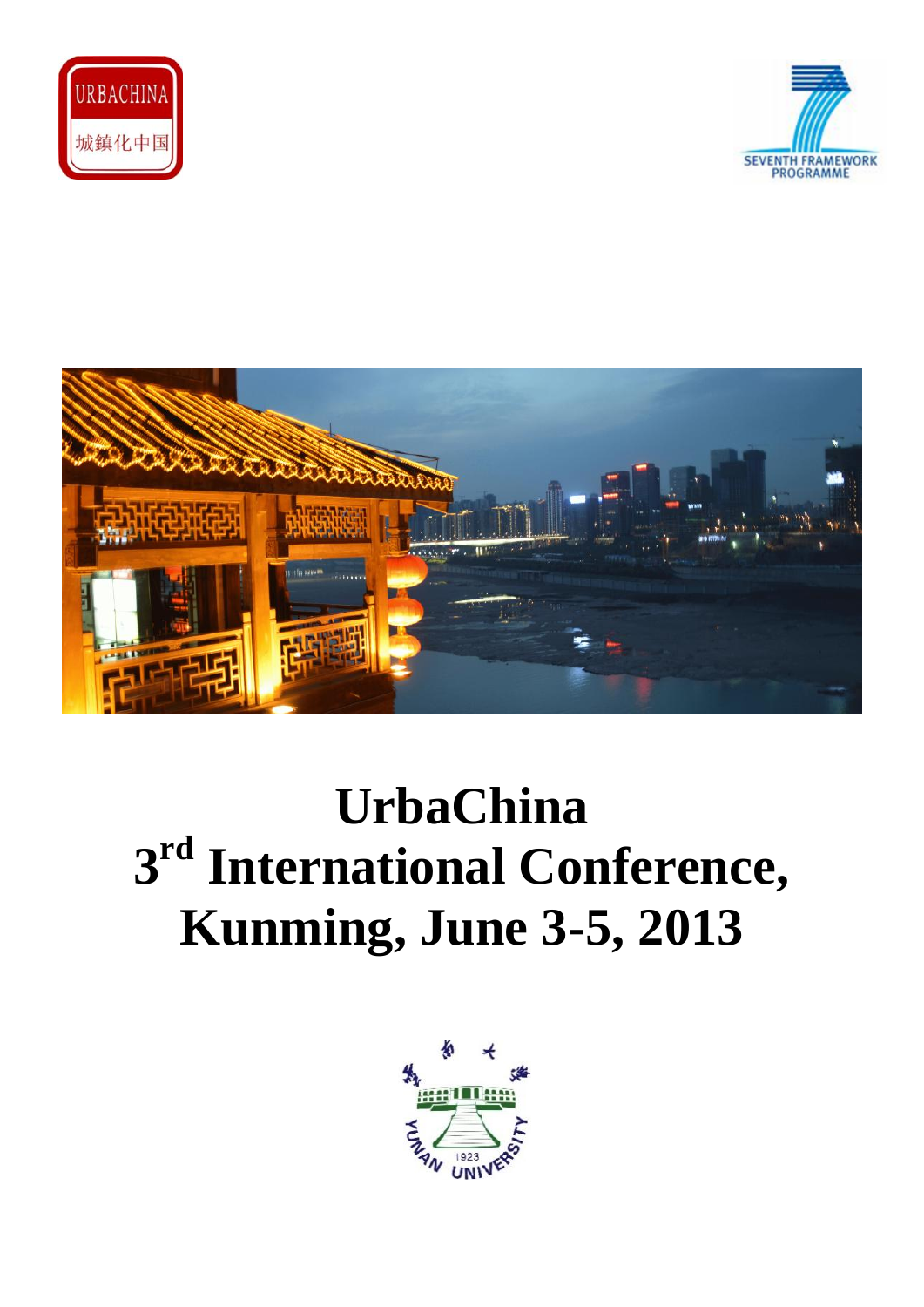

*UrbaChina members at the Beijing Kick-off meeting, 2011*

The 3rd **UrbaChina** conference, held in Kunming on June 3-5, 2013, is hosted by the **Yunnan University**.

This event will allow the consortium's members to review the project's progress and receive thoughtful advice from the Stakeholder Committee.

The meeting will be followed by a visit of Kunming to discuss urbanisation issues in China.

#### **UrbaChina**

Funded by the European Commission's **Seventh Framework Programme**, **UrbaChina** is a collaborative project managed by a consortium of 11 leading Chinese and European research institutions.

Coordinated by the CNRS (France's National Centre for Scientific Research), **UrbaChina** analyses the trends in urbanisation in China over the next 40 years and define possible future scenarios with reference to concepts of **sustainability**.

**UrbaChina** ultimately aims:

-to enhance the common understanding of urbanisation trends in both China and Europe,

-to identify the main aspects of urban sustainability,

-to influence policy-makers and society on sustainability issues, through strong dissemination strategies, publications, events, media involvement and its website.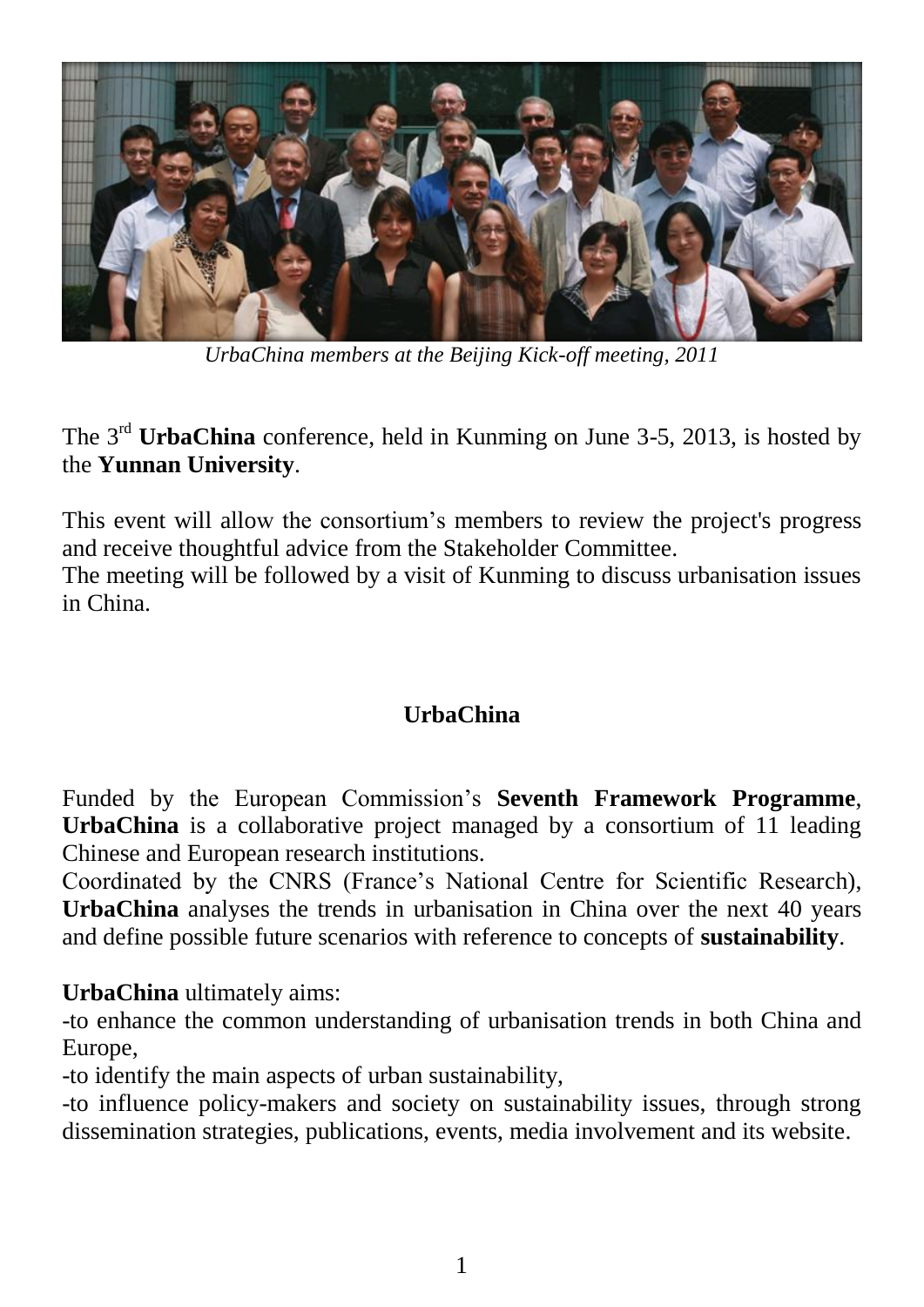#### **Methodology**

**UrbaChina** uses a multi-level and multi-disciplinary framework to analyse the impact and future implications of urbanisation.

Different methods and data are deployed: statistical data collection and processing, case studies, extensive interviews with officials, policy-makers, business associates and researchers from a **large range of disciplines**, including economic geography, urban economics, environmental studies, sociology, anthropology and history.



Alongside a cross national analysis of urbanisation and sustainability, the project UrbaChina includes detailed case studies of four contrasting Chinese cities that all face the same challenges in relation to sustainable development: Shanghai, Chongqing, Kunming and Huangshan.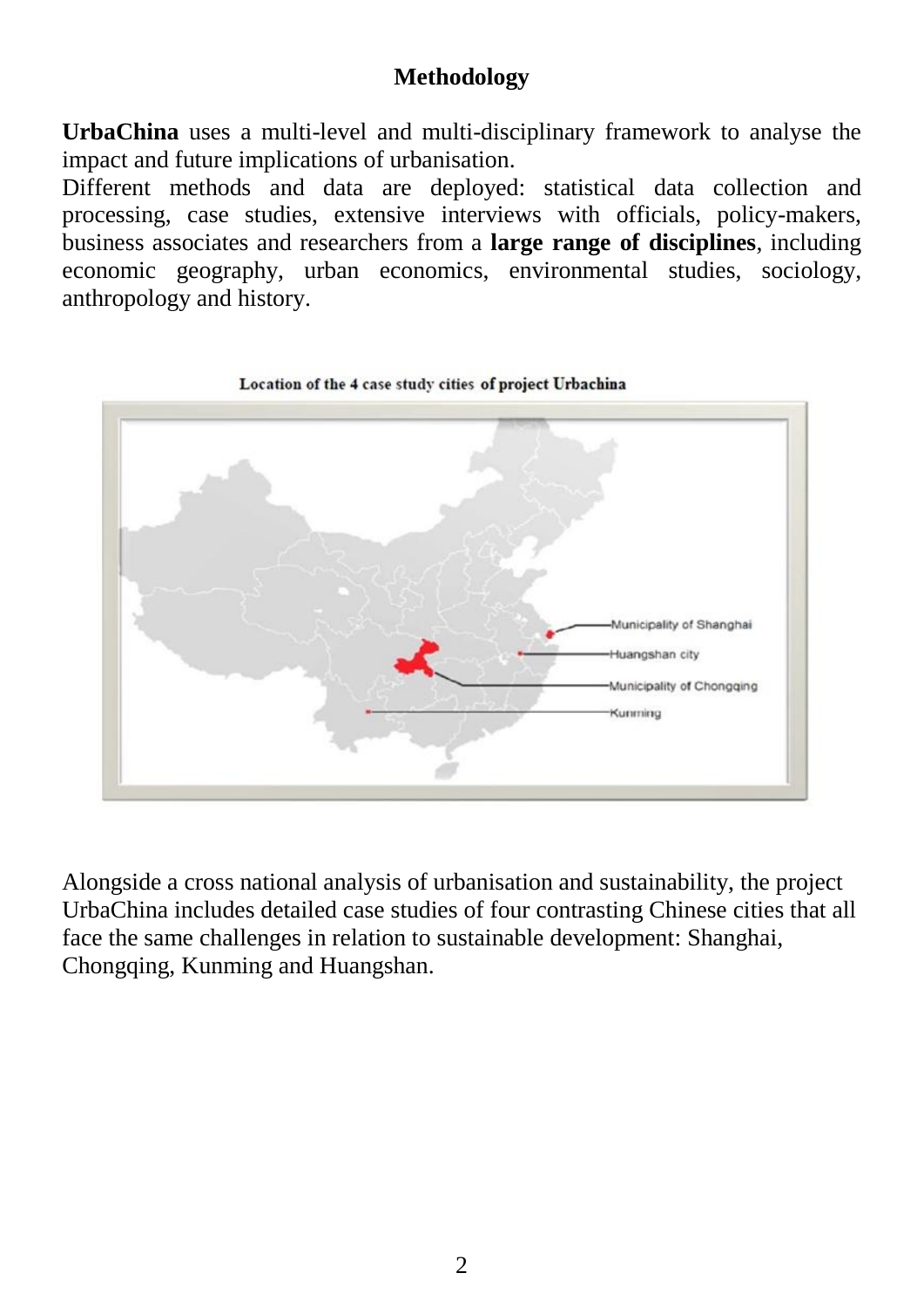#### **UrbaChina Consortium Institution**

| <b>CNRS</b>          |                                          | Centre National de la Recherche<br>Scientifique, Paris                                      | France                |
|----------------------|------------------------------------------|---------------------------------------------------------------------------------------------|-----------------------|
| <b>HUADA</b>         |                                          | Huadong Shifan Daxue<br>(East China Normal University),<br>Shanghai                         | China                 |
| <b>DRC</b>           |                                          | Development Research Center of the<br>State Council, Beijing                                | China                 |
| <b>SERU</b><br>(UOB) | <b>UNIVERSITYOF</b><br><b>BIRMINGHAM</b> | University of Birmingham/Services and<br>Enterprises Research Unit, Birmingham              | United Kingdom        |
| CASS<br>(IFTE)       |                                          | Chinese Academy of Social Sciences,<br>Institute of Finance and Trade<br>Economics, Beijing | China                 |
| <b>LSE</b>           |                                          | London School of Economics & Political<br>Science, London                                   | <b>United Kingdom</b> |
| CAS<br>(IGSNRR)      |                                          | Institute of Geography, Chinese<br>Academy of Sciences, Beijing                             | China                 |
| <b>ISIS</b>          |                                          | Istituto di Studi per l'Integrazione dei<br>Sistemi, Rome                                   | Italy                 |
| <b>ICS</b>           |                                          | University of Lisbon, Instituto de<br>Ciencias Sociais, Lisbon                              | Portugal              |
| <b>RENDA</b>         |                                          | People's University, School of<br><b>Environment and Natural Resources,</b><br>Beijing      | China                 |
| AAESR                |                                          | Anhui Research Academy of<br>Environmental Sciences, Anhui                                  | China                 |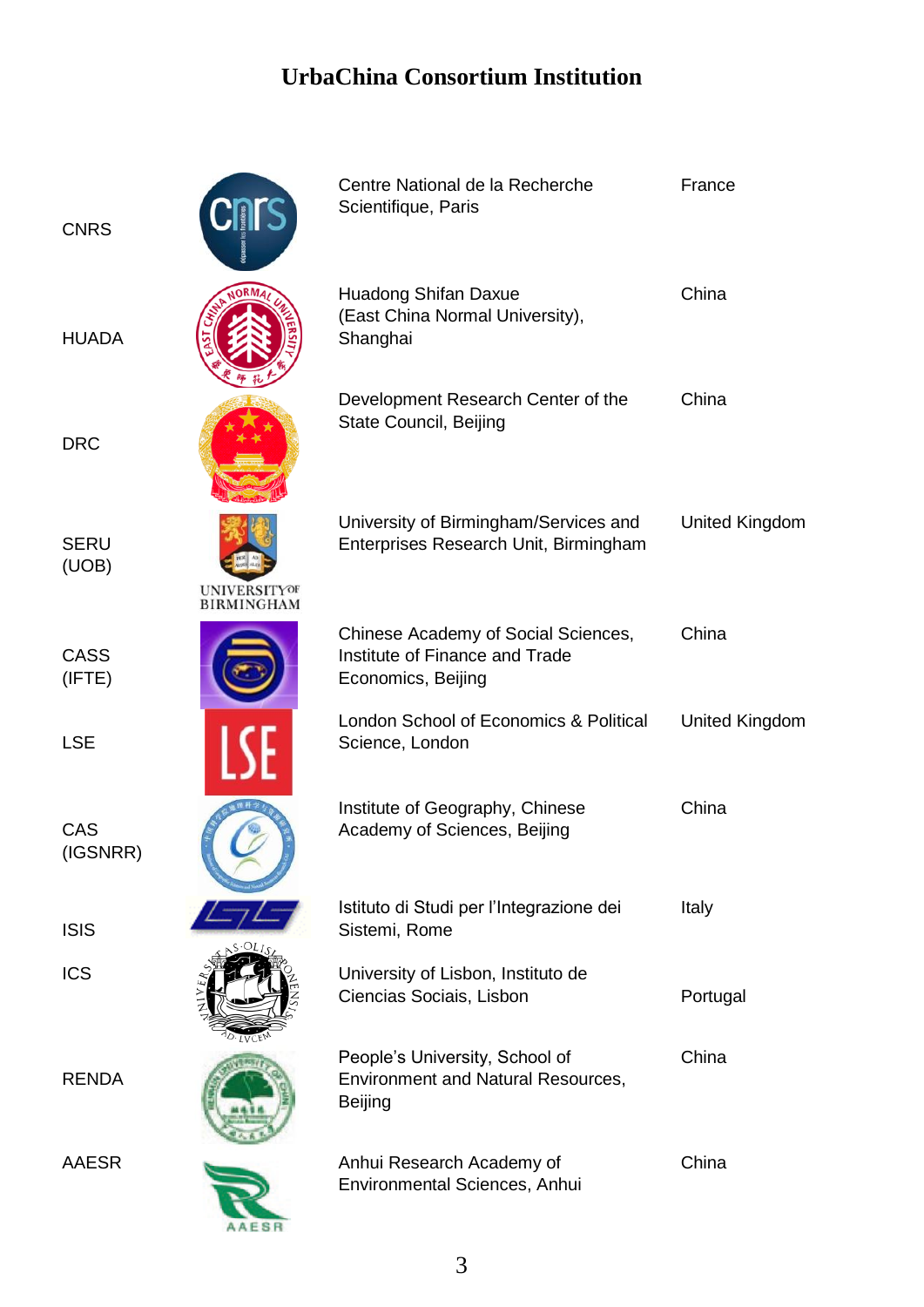# **UrbaChina, 3rd International Conference**, **Kunming, June 3-5, 2013**

# **Programme**

#### **Saturday 1 June 2013 & Sunday, 2 June 2013**

**Participants arrival and registration: Grand Park Hotel Kunming**

| Day 1: Monday, 3 June 2013                                           |  |  |
|----------------------------------------------------------------------|--|--|
| <b>Plenary session</b>                                               |  |  |
| Welcome and introduction to the agenda                               |  |  |
| Opening remarks by Yunnan University                                 |  |  |
| by Lin Wenxun (President of Yunnan University)                       |  |  |
| Remarks by the European Commission representatives                   |  |  |
| by Philippe Keraudren (European Commission, Deputy Head of Unit,     |  |  |
| DG RTD)                                                              |  |  |
| and Philippe Vialatte (European Delegation Beijing, Head of Science, |  |  |
| Technology and Environment Section)                                  |  |  |
| Coffee break                                                         |  |  |
| and photo session                                                    |  |  |
| Presentation of the UrbaChina project                                |  |  |
| by F. Gipouloux                                                      |  |  |
| Opening UrbaChina to the world (wp6)                                 |  |  |
| by H. Ai, M. Elosua and S. Goulard                                   |  |  |
|                                                                      |  |  |
| Suggestions on improving syllabus                                    |  |  |
| by O. Bina                                                           |  |  |
| Lunch                                                                |  |  |
| <b>Plenary session</b>                                               |  |  |
| Urban strategies for the development of Chinese cities (wp2)         |  |  |
| by F. Gipouloux, Du Debin., Li Shantong., Ni Pengfei. and P. Daniels |  |  |
|                                                                      |  |  |
| Urbanisation, economic development, and producer services            |  |  |
| in China (wp2)                                                       |  |  |
| Ni Pengfei and Peter. Daniels                                        |  |  |
|                                                                      |  |  |
| Territorial expansion of Chinese cities (wp3)                        |  |  |
|                                                                      |  |  |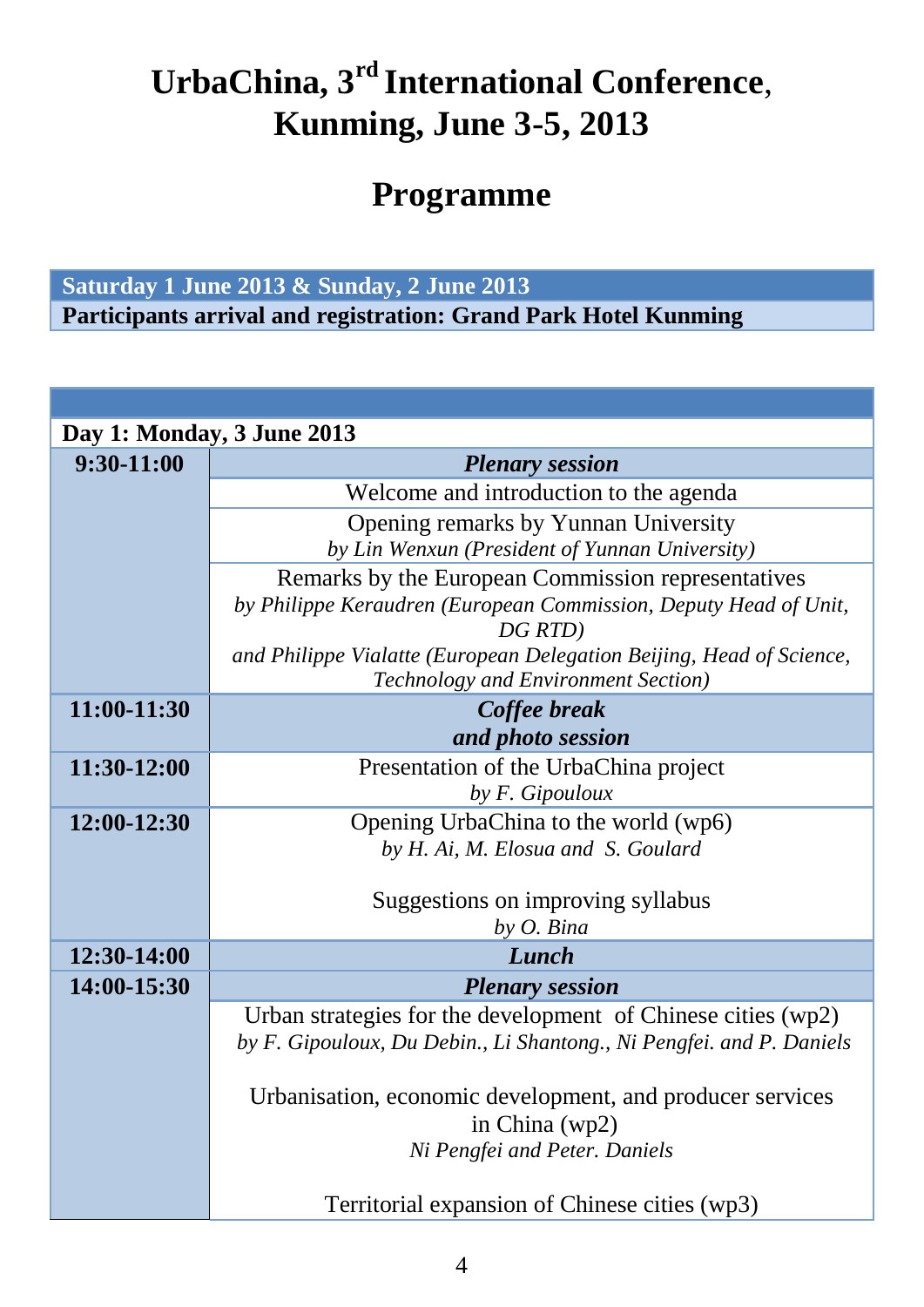|             | by A. Hussain and, Liu Weidong.           |
|-------------|-------------------------------------------|
| 15:30-16:00 | Coffee break                              |
| 16:00-17:30 | <b>Plenary session</b>                    |
|             | Social management and changed lifestyles: |
|             | focus on Kunming (wp5)                    |
|             | by Zhang Hui and S. Feuchtwang            |
|             |                                           |
|             | UrbaChina: the way forward                |
|             | by the UrbaChina team                     |
| 17:30-18:30 | <b>Closed session</b>                     |
|             | Financial and practical issues            |
|             | by Andrea Ricci and Giovanna Giuffrè      |
| 19:00-20:30 | Welcome dinner                            |

|              | Day 2: Tuesday, 4 June 2013                                                 |
|--------------|-----------------------------------------------------------------------------|
| 8:30-9:45    | <b>Plenary session</b>                                                      |
|              | Scenarios building (wp4) (Part I)                                           |
|              | by Ma Z., A. Ricci and O. Bina                                              |
| $9:45-10:00$ | Coffee break                                                                |
| 10:00-12:30  | Scenarios building (wp4) (Part II)                                          |
|              | by Ma Z., A. Ricci and O. Bina                                              |
| 12:30-14:00  | Lunch                                                                       |
| 14:00-16:30  | <b>Plenary session</b>                                                      |
|              | A unique process of urbanization in Yunnan                                  |
|              | by Liu Xue                                                                  |
|              |                                                                             |
|              | Challenge Analysis of "Cun Zhuan Ju" Community                              |
|              | <b>Transformation in Kunming</b>                                            |
|              | by Xiao Ying and Cai Kui                                                    |
|              |                                                                             |
|              | Industry Structure in the Contemporary China's Metropolises<br>by Deng Ming |
|              |                                                                             |
|              | Mathematical and Empirical Research on Population                           |
|              | Urbanization and Industrial Structure Evolution in Ethnic Areas             |
|              | of Yunnan province                                                          |
|              | by He Zhen-yu and Guo Shu-hua                                               |
|              |                                                                             |
|              | Discussion on Urbanization State, Problems and Tendency of                  |
|              | Kunming                                                                     |
|              | by Gao Jun                                                                  |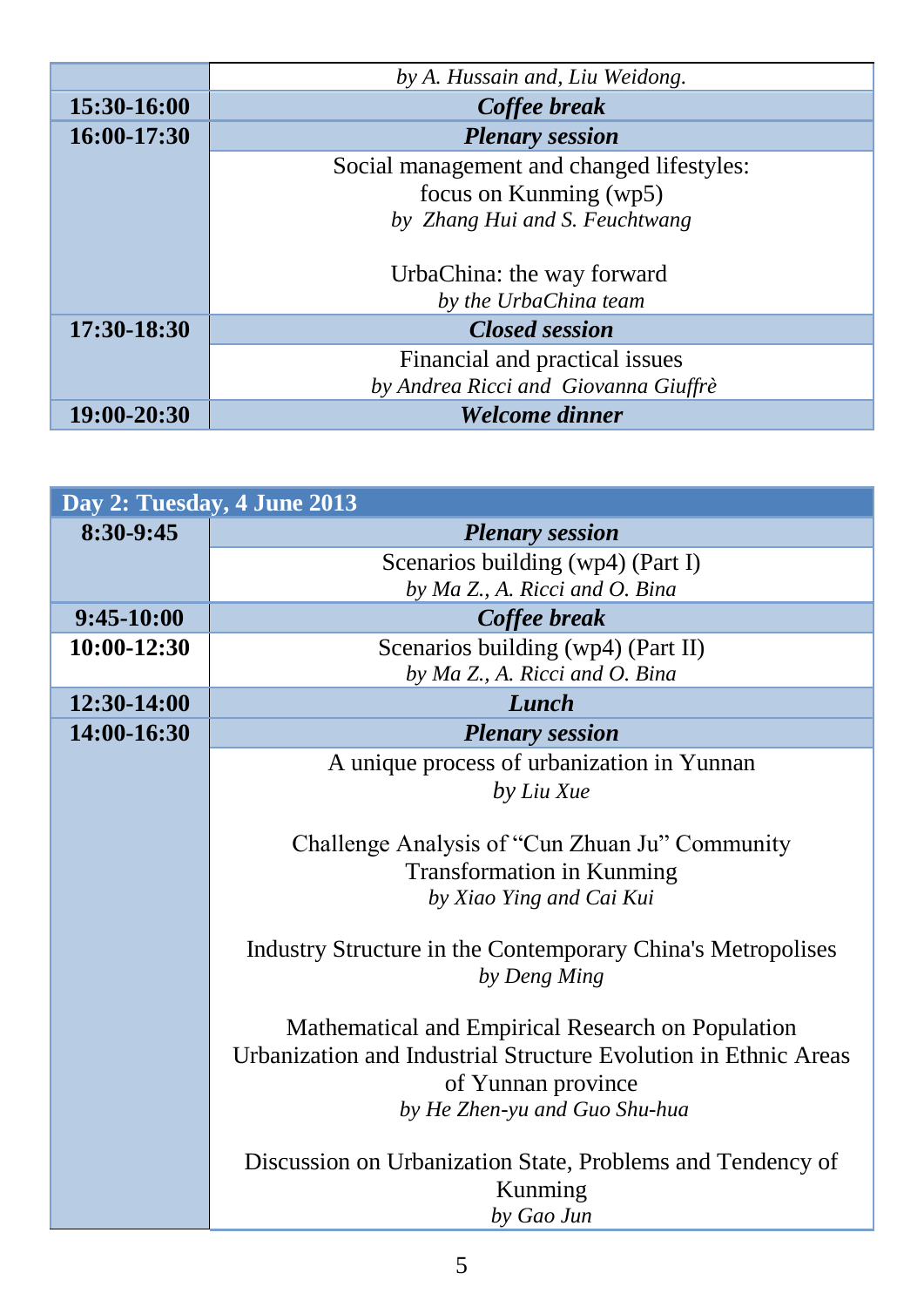|             | Urban space and urban services<br>by Liu Meng |
|-------------|-----------------------------------------------|
| 16:30-17:00 | Coffee break                                  |
| 17:00-18:30 | Stakeholder committee roundtable              |
|             | Massimo Bagnasco                              |
|             | Philippe Keraudren                            |
|             | Meng jianjun                                  |
|             | Philippe Vialatte                             |
|             | Yuan Zhigang                                  |
|             | <b>Bernard Yvetot</b>                         |
|             | And UrbaChina team members                    |
| 19:00-20:30 | <b>Farewell dinner</b>                        |

| Day 3: Wednesday, 5 June 2013                                     |
|-------------------------------------------------------------------|
| Site visit                                                        |
| <b>Visits in Kunming</b>                                          |
| Dianchi Lake: Water pollution control                             |
| Guandu ancient town : Historical and cultural heritage protection |
| Chenggong New Area construction : Campus city                     |
|                                                                   |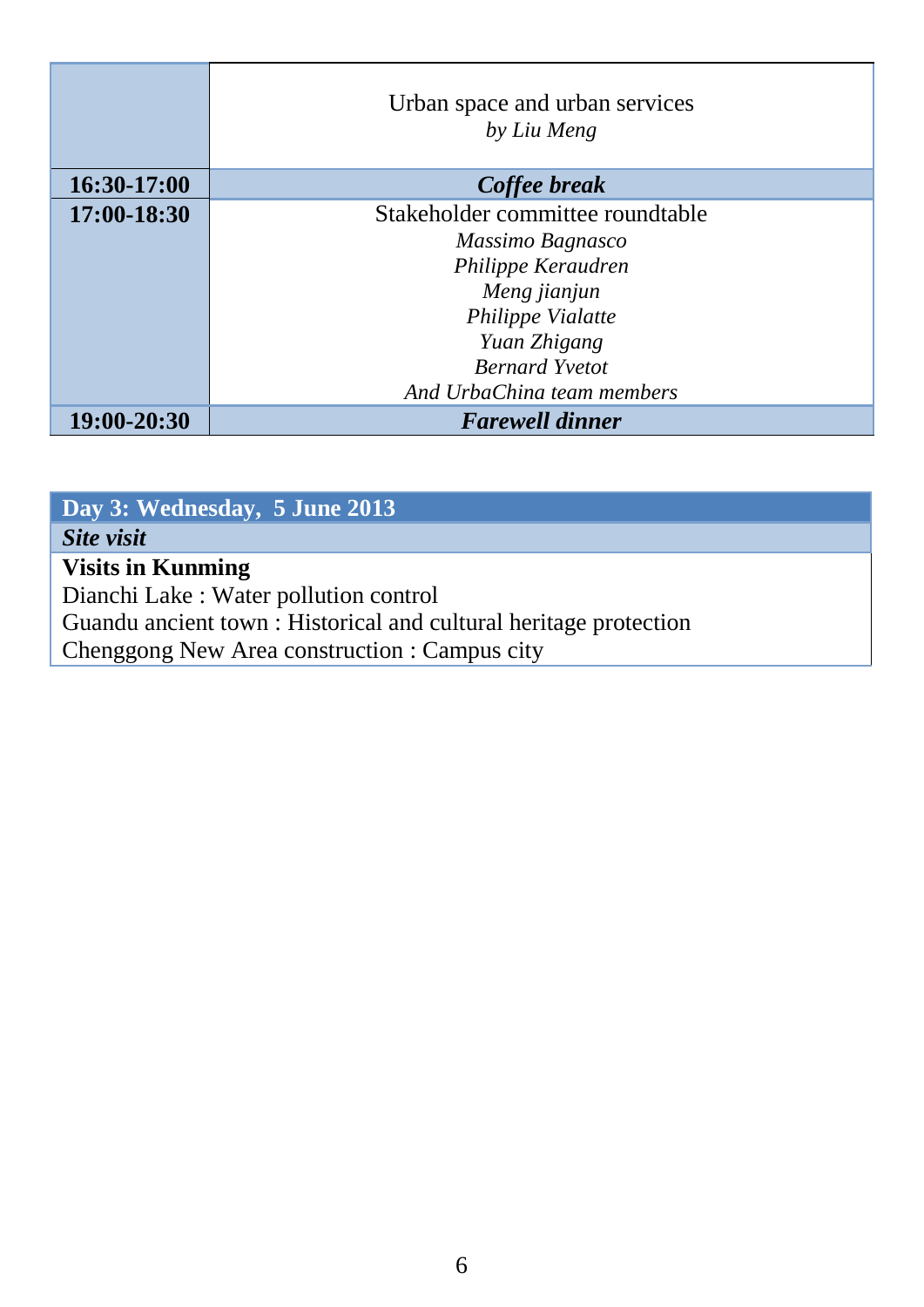# **UrbaChina Conference Speakers and Stakeholder Committee Members**

![](_page_7_Picture_1.jpeg)

#### **AI Chi-Han, CNRS** hanna.aye@gmail.com

**Chi-Han Ai** is a Ph.D. candidate at the EHESS, Paris (École des hautes études en sciences sociales). Her research focuses on the IC industry in development zones (especially that of Shanghai Zhangjiang High Technology Park and of Hsinchu Science and Industrial Park).

In 2012, she was research assistant in Science and Technology Policy Research and Information Center, National Applied Research Laboratories in Taiwan. And now she is research assistant in UrbaChina project under the European 7th Framework Programme (FP7).

She currently publishes articles on the subject of China's urbanisation each Tuesday on the following website:<http://urbachina.hypotheses.org/>

![](_page_7_Picture_6.jpeg)

**BALULA, Luis, ICS** lbalula@copper.net

**Luis D. Balula** is an architect and urban planner, Ph.D. in Planning and Public Policy (Rutgers University, New Jersey, USA); M.Sc. in Urban Affairs (Boston University, USA); Master in Architecture and Planning (Universidade Técnica de Lisboa, Portugal). Urban and regional planner consultant for the private

and public sector since 1991, currently a research fellow at Lisbon's Institute of Social Sciences (ICS) and professor at the University of Lisbon, Department of Geography and Territorial Development (IGOT), has a lengthy and varied experience as a planner, project director, researcher and educator. His diverse planning projects in Portugal range in scale from local retrofitting of city cores to the inter-municipal management of environmental sensitive areas. He taught Urbanism for many years at the Faculty of Architecture of Lisbon, Portugal and later on Urban Design at the Bloustein School of Planning, New Brunswick, USA. Current research interests: socio-spatial development, sustainability and public policy; urban landscapes, spatial planning and urban design; public space and quality of life in urban places.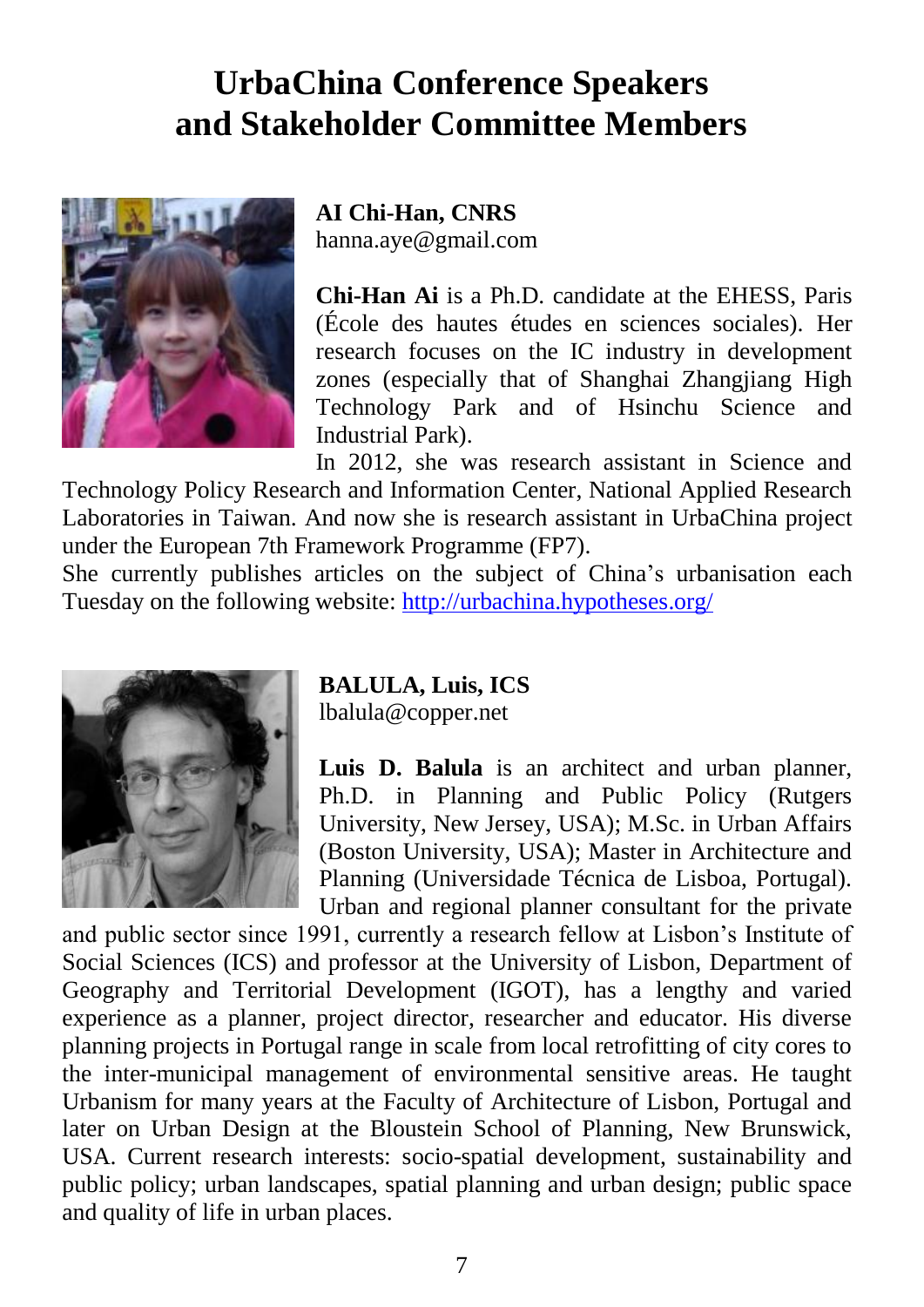![](_page_8_Picture_0.jpeg)

#### **BAGNASCO, Massimo, EUCC**

m.bagnasco@progettocmr.com

#### **Member of the Stakeholder Committee**

**Massimo Bagnasco** graduated in Architecture at the University of Genoa in 1996.

From 1996 to 2000 he worked with Progetto Lodovico s.r.l. in Milan, as site and project architect. He contributed to the publication of a number of articles on Vittorio Emanuele II Gallery in Milan, recycling in building trade,

university and museum buildings etc. During that period he also managed a number of projects including hotels in Italy, and in foreign countries for leading companies such as Sol Mélia, Bagaglino and I Grandi Viaggi. In 2000, he started his collaboration with Aldrea s.r.l. in Milan, as Design Director and managed various projects. Building types included hotels and resorts in various countries for a number of different clients.

In 2004, he joined Progetto CMR, setting up the Chinese Company and offices in Beijing, Shanghai and Tianjin. He is involved in various projects in China, including master plans, hotels, residential complexes, retail and sports venues, as well operates as company Managing Director.

In January 2009, he became Partner of Progetto Beijing Architectural Design **Consultants** 

Since 2008, he has being involved in the activities of the European Union Chamber of Commerce in China, which counts more than 1,700 members between Investors, Developers, Architects, Engineers, Main contractors and Suppliers, first as Vice Chairman of Construction Working Group and, from March 2010, as its Chairman. Now the Group aims to promoting sustainable urbanization in China, actively supporting the implementation of the EU-China Partnership on this topic.

Mr. Bagnasco regularly participates as speaker in conferences and forums. Among the latest events he attended: gave lecture to MPA Class in Chinese Academy of Governance (CAG), under the EU-China Urbanization Leadership Training Project; the 12th Chinese Classic Habitat Architectural Planning and Design Program Award Ceremony in Beijing and the EU-China Mayors' Forum in Brussels, etc.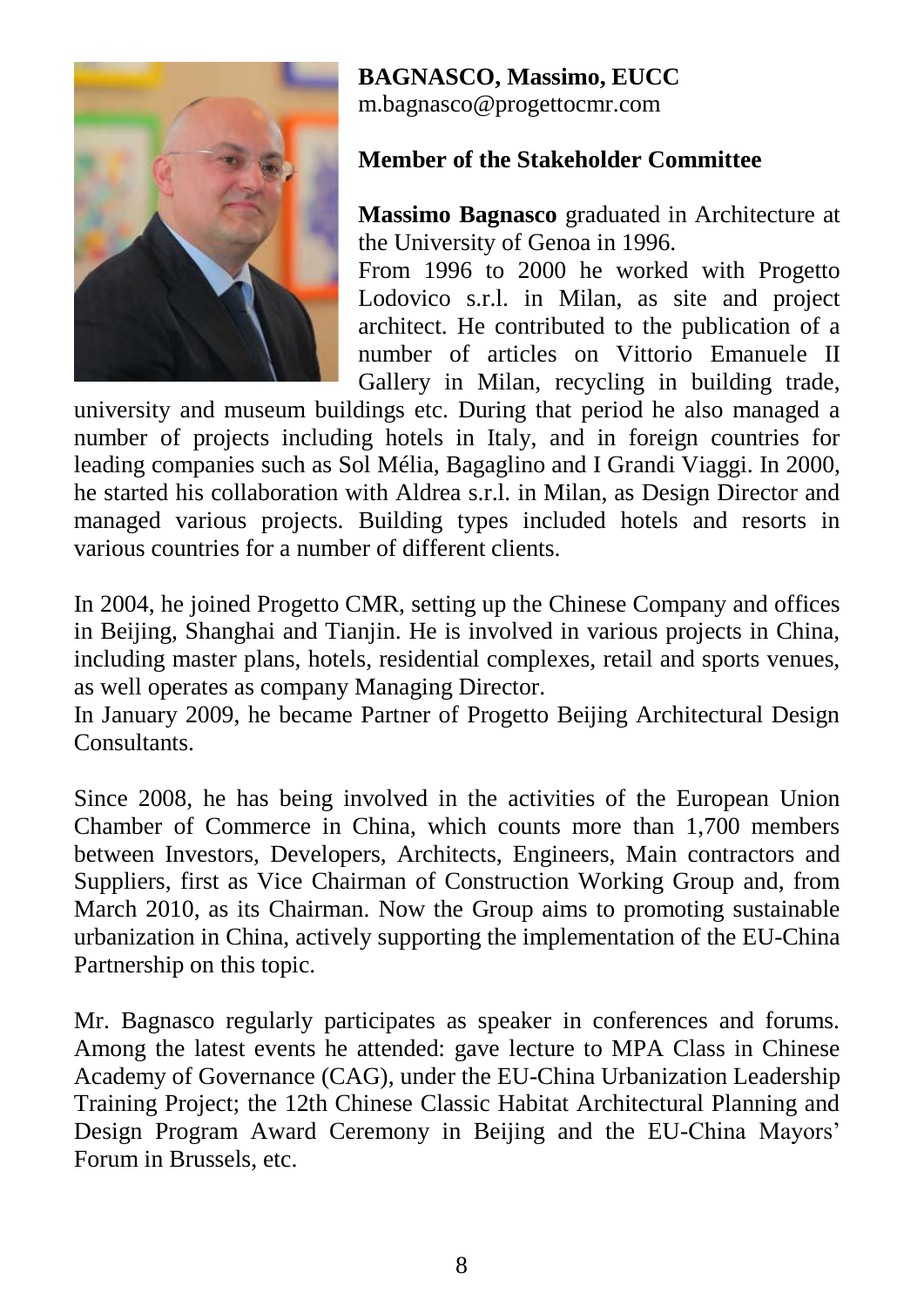![](_page_9_Picture_0.jpeg)

**BINA, Olivia, ICS**, bina.92@cantab.net

**Olivia Bina** is a Research Fellow at the Institute of Social Sciences University of Lisbon, and Adjunct Assistant Professor at GRM-Chinese University of Hong Kong. She has a degree in Political Sciences (Statale di Milano, Italy), a Masters in Environment and Development and a PhD

(University of Cambridge, England). Before joining academia she has worked as Policy Officer for the largest British environmental NGO (RSPB) and as Senior Consultant for Environmental Resources Management.

Over two decades, she has published widely on environmental governance, and has developed scholarly and applied experience in Europe, Latin America and China. Recent work and publications explore the challenges to the 21st century in terms of changing discourse in sustainable development, green growth, limits to growth and notions of resource scarcity, and the role of human progress and wellbeing in redefining sustainability in the new century. Within this global perspective, China has a crucial place. Understanding its progress and challenges is key to understanding our common future, and solutions to present risks. Thus, her area of inquiry compares Chinese and European theories and practice in the above fields, with applied research through EU-funded projects on sustainable urbanisation in China (URBACHINA) and foresight mechanisms (FLAGSHIP) aimed at designing scenarios to 2050. She has extensive experience in the field of policy analysis and governance mechanisms (focus on environmental assessment) applied to a variety of development sectors, as well as in institutional capacity building.

Over two decades she has advised several governments (Chinese, Bolivian, Chilean, Central American, as well as numerous European countries), and international organisations (European Commission, World Bank, Organization for Economic Cooperation and development, European Environment Agency).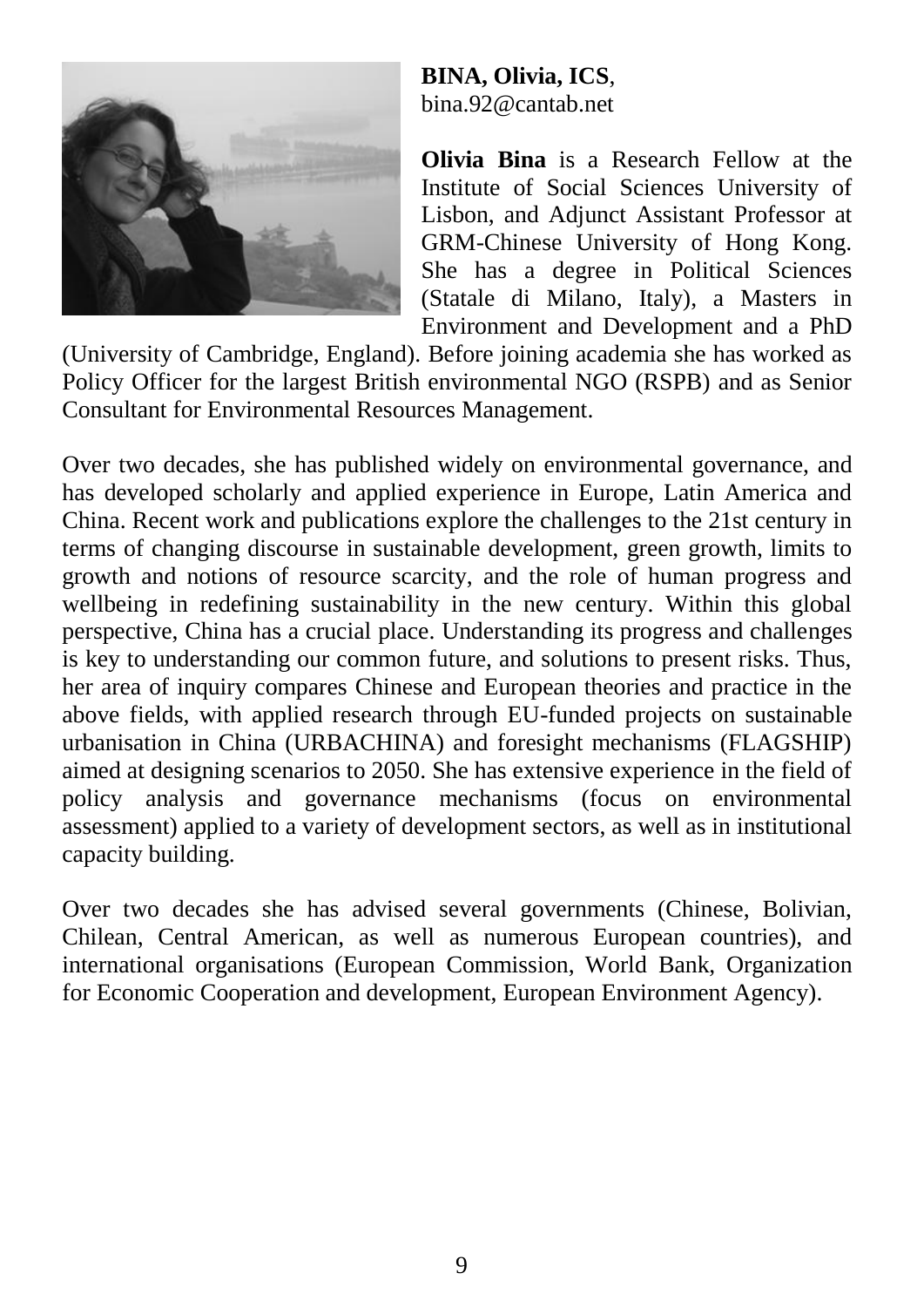![](_page_10_Picture_0.jpeg)

# **CAI, Kui, Yunnan University**

363021117@qq.com

**Cai Kui** is Associate Professor of Center for Rural Development Studies, School of Economics, Yunnan University. She obtained a BA on Economic Geography in Nanjing University, Master on Agricultural System in Chiang Mai University and PhD on Human Geography in Chinese Academy of Science. She accomplished Postdoctoral study on Human Geography in Tel Aviv University. Since 1990, she has been being

engaged in rural development study and practice, and focused on sustainable livelihood, resource management, gender, and minority culture in community development. With the supports from Yunnan Provincial Fund of Science, Ford Foundation, WWF, TNC, etc., several researches on rural development had been conducted; and technical support has been being provided to the rural development projects of World Bank, several agencies of UN, and domestic and international NGOs.

![](_page_10_Picture_5.jpeg)

#### **DANIELS, Peter SERU-UoB**

p.w.daniels@bham.ac.uk

**Peter Daniels** graduated in Geography from University College London (UCL) in 1967. He is Emeritus Professor of Geography at the University of Birmingham; he previously served as Head of the School of Geography, Dean of Physical Sciences and Engineering and Deputy Pro-Vice-Chancellor (Staffing). An American Council of Learned Societies Fellow at the University of Washington (Seattle) in

1980, he has held a number of fellowships and visiting posts at universities in Australia (UNSW, Macquarie, Monash), the United States (UCLA), Hong Kong (UHK), and Italy (Bocconi, Milan). He is a past- President of the European Association for Research on Services (RESER) and a Board member of Merlin Venture Ltd, Birmingham (a not-for-profit economic and social enterprise). He has served as an expert evaluator for the EU FP6 Programme (2004, 2005); a referee/assessor for a range of grant, research centre and fellowship schemes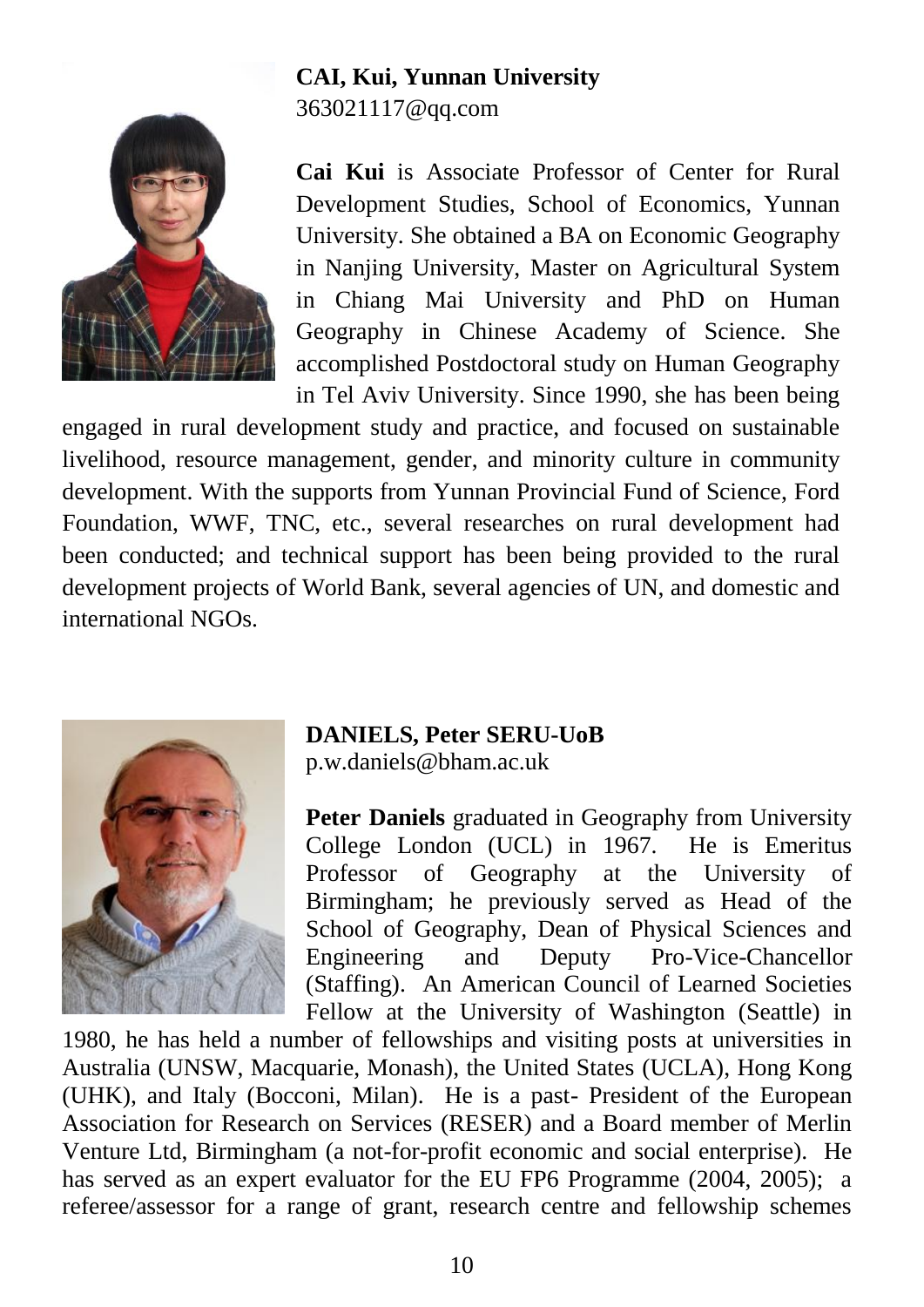managed by the ESRC, the Leverhulme Trust, the Australian Research Council (ARC), and the National Science Foundation (NSF); as an invited expert, EU Commission European Forum on Business-Related Services, Working Group on 'Human Skills, Adaptability and Internationalization', Working Group on 'Impact Assessment'(2004-2005), the EU EFOSIM Working Group on Services Performance (2006-2008); and on the Editorial Boards of: The Service Industries Journal (1982- ), Journal of Retailing and Consumer Services (1993-2002), Journal of Growth and Change (2001-2009).

He was awarded the RESER Medal in 2009 for 'lifetime achievement and contributions to research on the economic geography of services'.

Research interests centre on the service economy and enterprise, especially the growth of advanced business and professional services and its relationship with globalisation and urban and economic development in the UK, Europe, North America and the Asia-Pacific as well as locally in Birmingham and the West Midlands region.

Most of his books and papers explore the rise, location and development of service industries (including trade) during the last 35 years with a particular focus on advanced services as key drivers of the structure and function of economies and cities at the regional, national and international scale.

![](_page_11_Picture_4.jpeg)

### **DENG, Ming, Yunnan University** douglasdeng@hotmail.com

**Ming Deng** is an associate professor at School of Economics, Yunnan University. His areas of interest include Industrial Organization and International Economics, with a special expertise in outsourcing. In recent years, he finds himself more interested in joint study of outsourcing

issues combined with economics and management science approaches. Recently, he published his book, *Mechanism of R&D Outsourcing.*

Dr. Ming Deng is also active in corporate strategy consultancy. He is a consultant for Ball Hort, Windmill B. V., China Life, etc.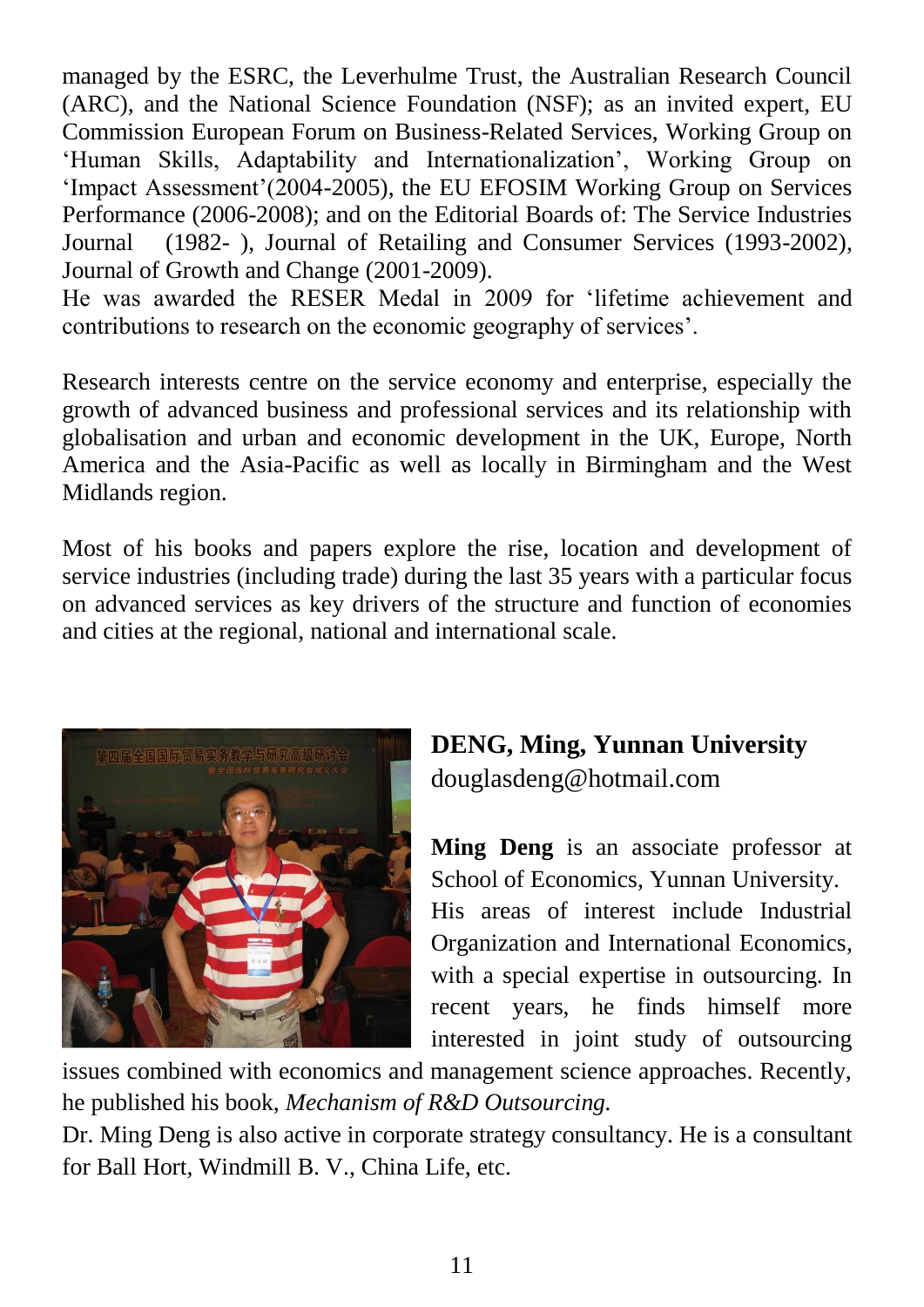![](_page_12_Picture_0.jpeg)

**DU Debin, HuaDa** dbdu@re.ecnu.edu.cn

**Du Debin** is a Professor of Economic Geography at East China Normal University, the head of the Department of Urban and Regional Economics, and the vice director of the Institute of Urban and Regional Planning and the editor in chief of the Journal of *World Regional Studies*. He was a fellow researcher of the United Nations Centre for Regional Development in 2001 and a senior Fulbright visiting scholar in University of

California–Berkeley from 2003 to 2004. His research focuses primarily on urban and regional development, especially on R&D activities and china's urban innovation.

His best known work is the Location Models of R&D Globalization by MNCs (2001) and recent major publications include ―Shanghai: an Emerging International Industrial R&D Hub (2005), and ―Foreign R&D in China: Development, Impact and countermeasures.

His recent research investigates the innovative industrial clusters in Shanghai and Yangtze delta region and the potential for China industrial upgrading.

![](_page_12_Picture_6.jpeg)

**Feuchtwang, Stephan, LSE**,

s.feuchtwang@lse.ac.uk

Professor, Designer and founder of the MSc China in Comparative Perspective 2006-present.

Ongoing research with publications in each topic includes:

-Charisma: the links between religious and political charisma, and the distinction between good, accountable

and responsive, and bad, coercive charismatic leadership.

-Making place: the way in which spaces are turned into places by local actors, historically and in everyday, regular activities; the urbanisation of villages.

-Transmission of loss due to state violence: distinguishing between targeted mass violence and untargeted violence, the result of social indifference, and how such events are recorded and transmitted through different media.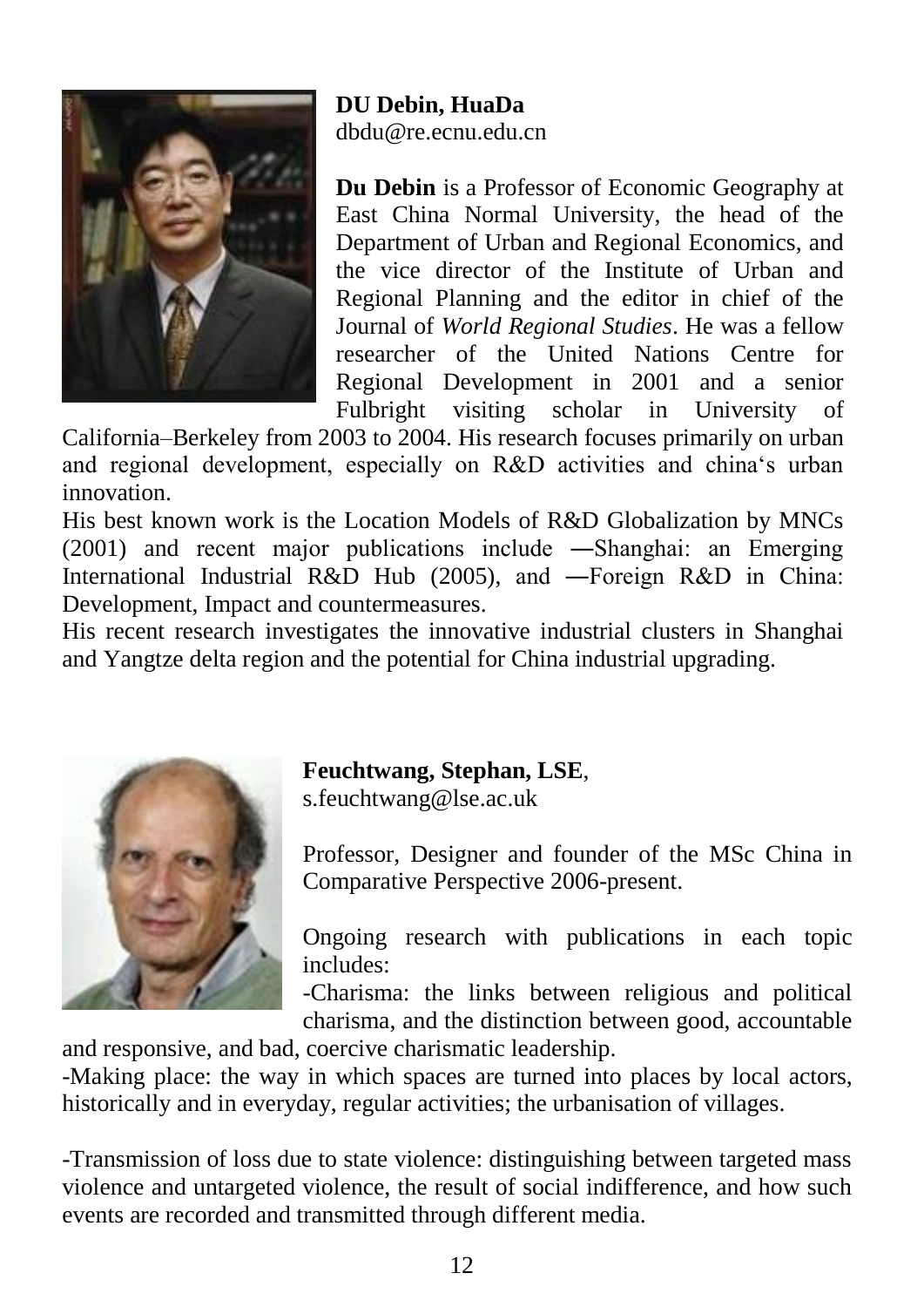-Comparing civilisations: the concept of civilisation as shared material culture and the formation of moral persons, overlapping with other civilisations; how to compare them and how to write their history in continuous long-term irreversible changes; their contemporary representation in different modernising projects.

-Temporalities: how people live, act in and combine several simultaneous senses and trajectories of time, as these cross between civilisations, and negotiate different material formations of temporality.

-Regimes of visibility and invisibility: the politics of making authority visible and of shielding authority from visibility; display and secrecy of different aesthetic, scientific, ritual and cosmological kinds of knowledge and their politics.

![](_page_13_Picture_3.jpeg)

**GAO Jun, KASS** kmgj62@126.com

**Gao Jun** is director of Social Study Department, Kunming Academy of Social Sciences. He is secretary General of Culture Research Association of Dianchi Cooperation for Opening Asia (DCOA).

He has focused on industrial economy, regional economy and social study for many years. He is the

member of the Kunming City Hall Advisory Committee, Consultant of Urban and Rural Environmental Protection Committee of the Kunming CPPCC, Kunming Scientific Development Decision-making Advisory Expert and Kunming Wuhua District Government Expert Advisory Committee, the vice chairman and secretary general of Kunming Xishan District Government Expert Advisory Committee.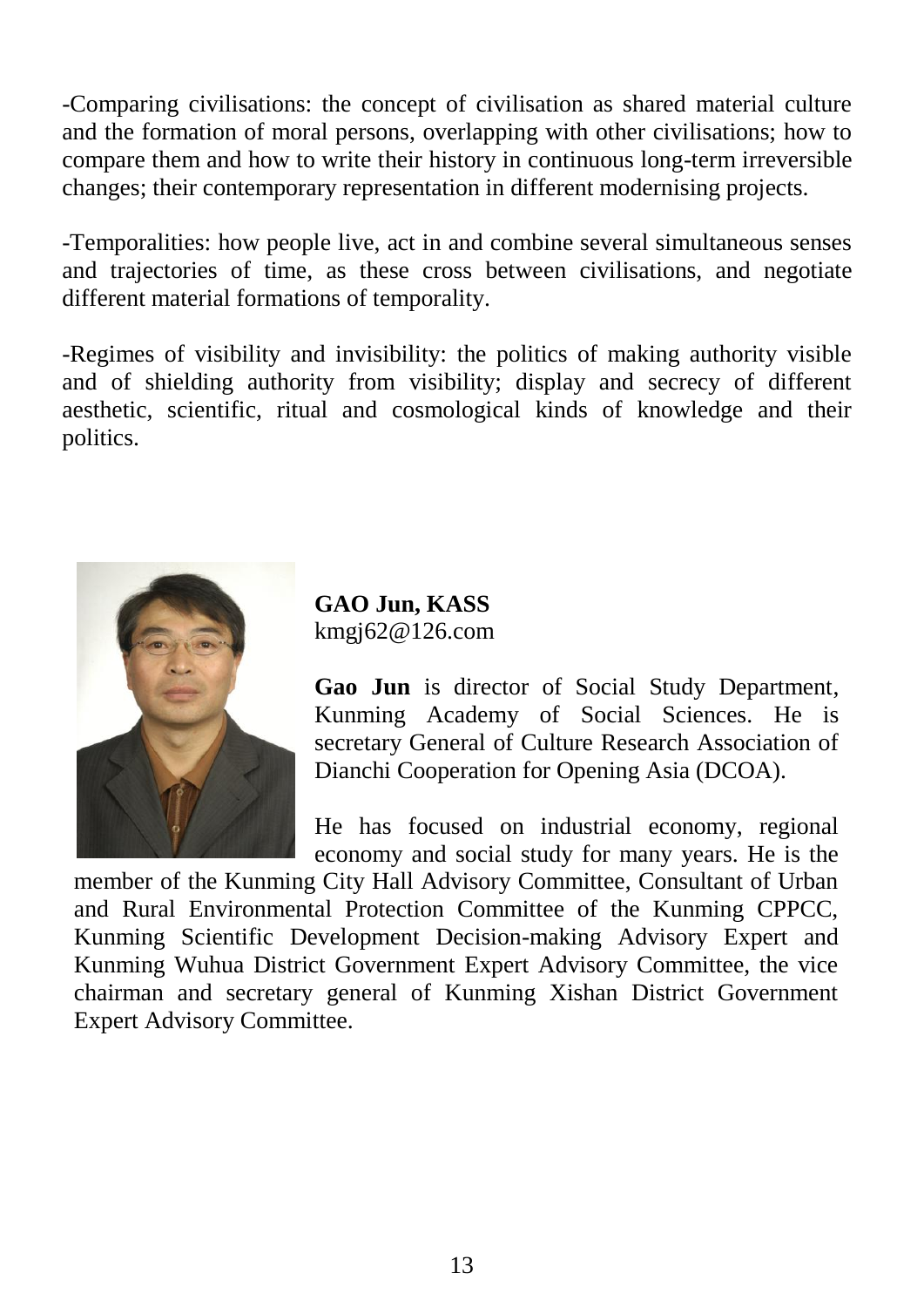#### **GIPOULOUX, François, CNRS**

![](_page_14_Picture_1.jpeg)

gipouloux@ehess.fr

#### **Project coordinator**

**Gipouloux** (Research Director), a specialist in Chinese economics, is Director of the China, Korea, Japan Research Centre (School for Advanced Studies in the Social Sciences [EHESS], Paris).

Official representative of the Centre for Evaluation and Prospective at the Ministry of Research and Industry (1982-1983), Deputy

Trade Commissioner to the French Embassy in China (1983-1986), Permanent Consultant Centre for Analysis and Prevision at the French Foreign Office (1987-1990), resident of the Maison Franco-Japonaise in Tokyo (1990-1994), Scientific Director of the Centre d'Etudes Françaises sur la Chine Contemporaine (Centre for French Studies of Contemporary China) in Hong Kong (1997-2001), Senior researcher at Tsinghua University and the Chinese Academy of Social Sciences (2007-2011), and director of the CNRS-Tokyo University Associated International Laboratory: Comparative Approaches in Social Studies and Humanities.

His research covers the dynamics of urbanisation in China and the comparative analysis of economic institutions and business practices in Europe and Asia from the 16th to the 21st century. He is the coordinator of the research programme (2011-2014): Sustainable Urbanisation in China: Historical and Comparative Perspectives, Mega-trends towards 2050, which is funded by the European Commission (7th Framework Programme).

He also directs the International Research Programme: The Globalisation's origins and the Great Divergence : Trading Networks and the Trajectory of Economic Institutions Europe-Asia, 1500-2000, financed by CNRS and 12 prestigious universities and research centres in Europe and Asia.

Author of numerous articles on the Chinese economy and regional integration in Asia, his recent publications include: The Asian Mediterranean: Port Cities and Trading Networks in China, Japan and Southeast Asia, Edward Elgar, 2011; La Chine au XXIe siècle: une nouvelle superpuissance économique? Paris, Armand Colin, 2005 (Prix Francis Garnier). He also edited Gateways to Globalisation: Asia's International Trading and Finance Hubs, (Edward Elgar, 2011).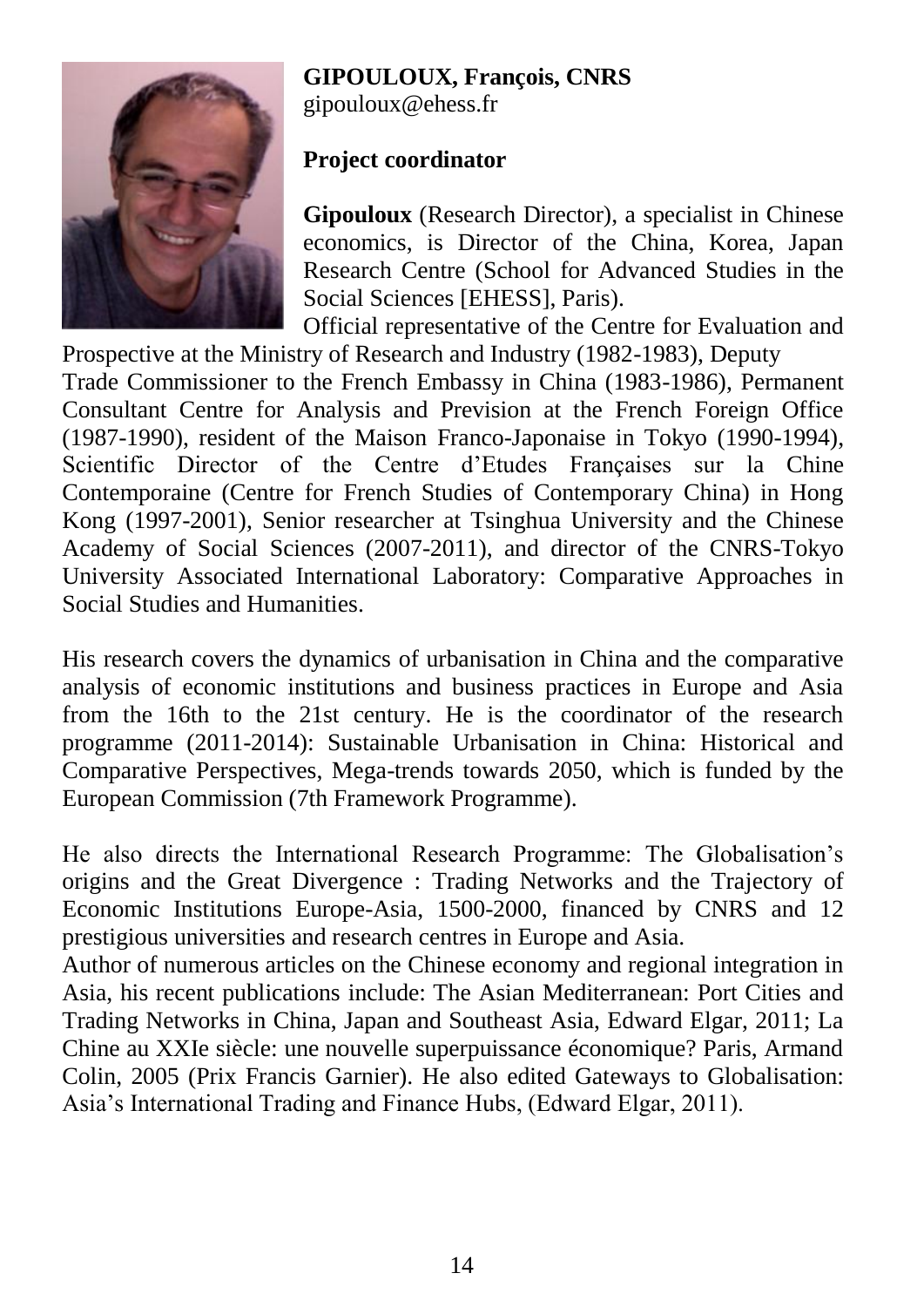![](_page_15_Picture_0.jpeg)

### **GIUFFRÈ Giovanna, ISIS**

ggiuffre@isis-it.com

With ISIS since 2008, partner since 2010, **Giovanna** has consistently worked in IEE and FP7 research and demonstration projects focussing on transport and energy.

In the framework of projects such as QUEST, POLY-SUMP and MURE, Giovanna researches and analyses energy and transport policies in order to evaluate their impacts and effectiveness and

offer support to local authorities to plan and manage sustainable policies. Through scenario building research projects, such as PASHIMINA FLAGSHIP and URBACHINA Giovanna has gained a strategic vision on long term evolution of transport and energy systems of the different world regions.

Previous experience included working for networks of local authorities on European sustainable procurement projects (EUROCITIES and ICLEI) and for a network of Non-Governmental Organisation (Medlink - Mediterranean links) on a project directed to enhance NGOs' cooperation in the Mediterranean area.

![](_page_15_Picture_7.jpeg)

#### **GOULARD Sebastien, CNRS**,

sebastien.goulard@ehess.fr

**Sebastien Goulard** is a Ph.D. candidate in social sciences, focusing on regional development policy in China, at EHESS (Graduate School of Advanced Studies in Social Sciences), Paris. He has started analysing the role of tourism in local development in the case of the province of Hainan, adopting a comparative approach with other non-sovereign islands.

Sebastien has a degree in international politics (ESE, Nottingham Trent University), a master in international relations (IRIS) and a master in social sciences (EHESS).

After completing several internships in NGOs, international organisations and consulting firms in France and Europe, Sebastien has joined the UrbaChina programme. He is one of the editors of the UrbaChina blog.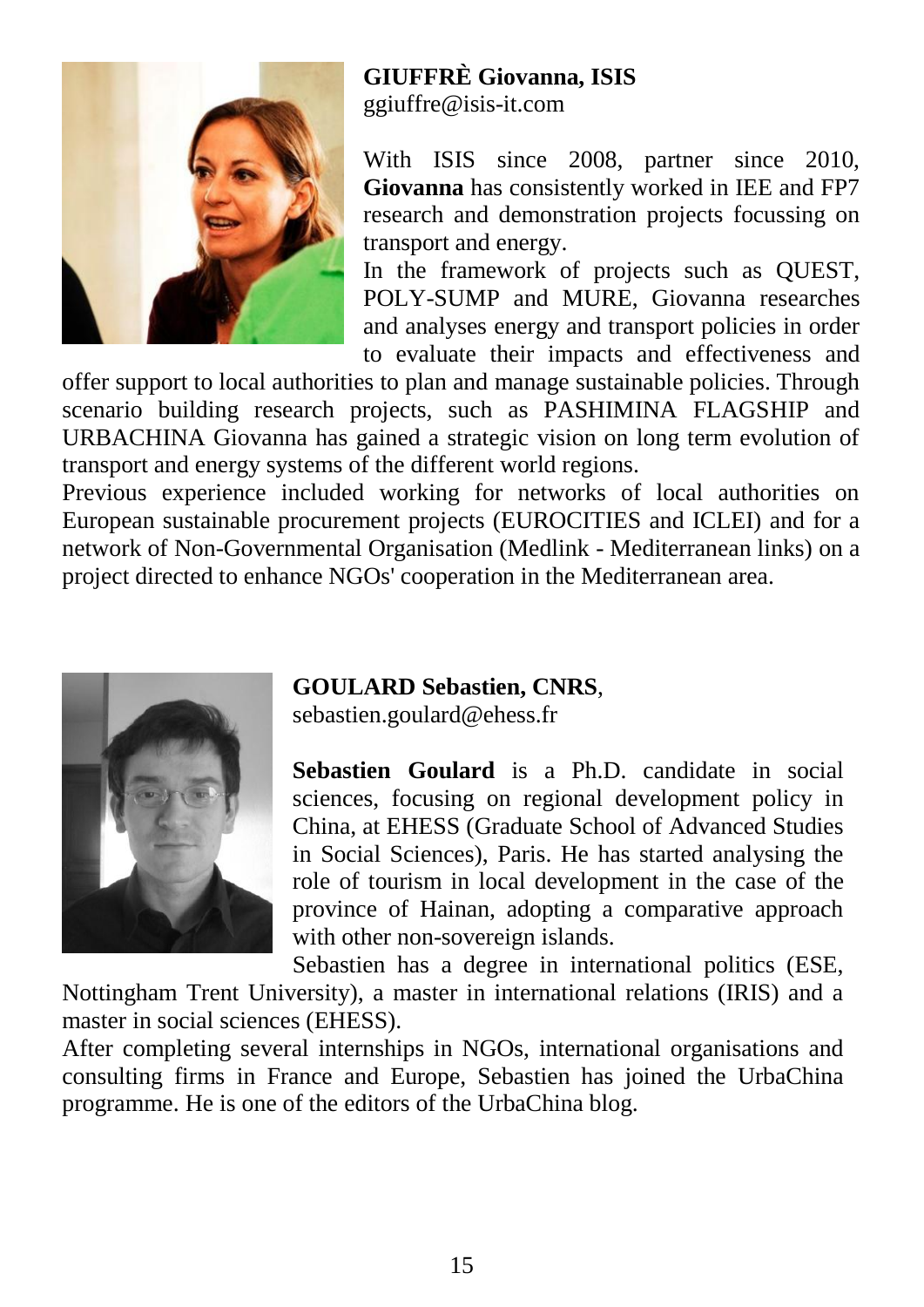![](_page_16_Picture_0.jpeg)

#### **GUO Shu-hua, Yunnan University** ynushhguo@126.com

**Guo Shu-hua** is a secretary of the CPC committee. He is professor and Ph.D. supervisor at the School of Economics, Yunnan University. He also serves as the contacting expert of the Yunnan Provincial Committee of the CPC and the Commissary of professional degree commission of

Yunnan province. He also works at the Yunnan Daily as special economic review expert. He is also the special expert of the Monetary Policy Committee of the Kunming municipal sub-branches of the people's Bank of China. Other expertise areas includes: Economic Consultant of government of Mangshi, Economic Consultant of several enterprises.

Professor GUO received the leaders certificate (Finance) of scholarly and scholarship of Young and Middle-aged of Yunnan province from Yunnan provincial government in 2004. His research focuses on Economy Theory and Policy, Finance theory, Security investment.

![](_page_16_Picture_5.jpeg)

#### **HE Zhen-yu** ynhezhenyu@foxmail.com

**He Zhen-yu**,is associate professor and Ph.D. candidate at the School of Economics and Management of Yunnan Open University. His research focuses on the population urbanisation of Yunnan province.

He has started analyzing the evolution process of population urbanization and industrial structure in the Nationality Autonomous Prefecture of Yunnan province.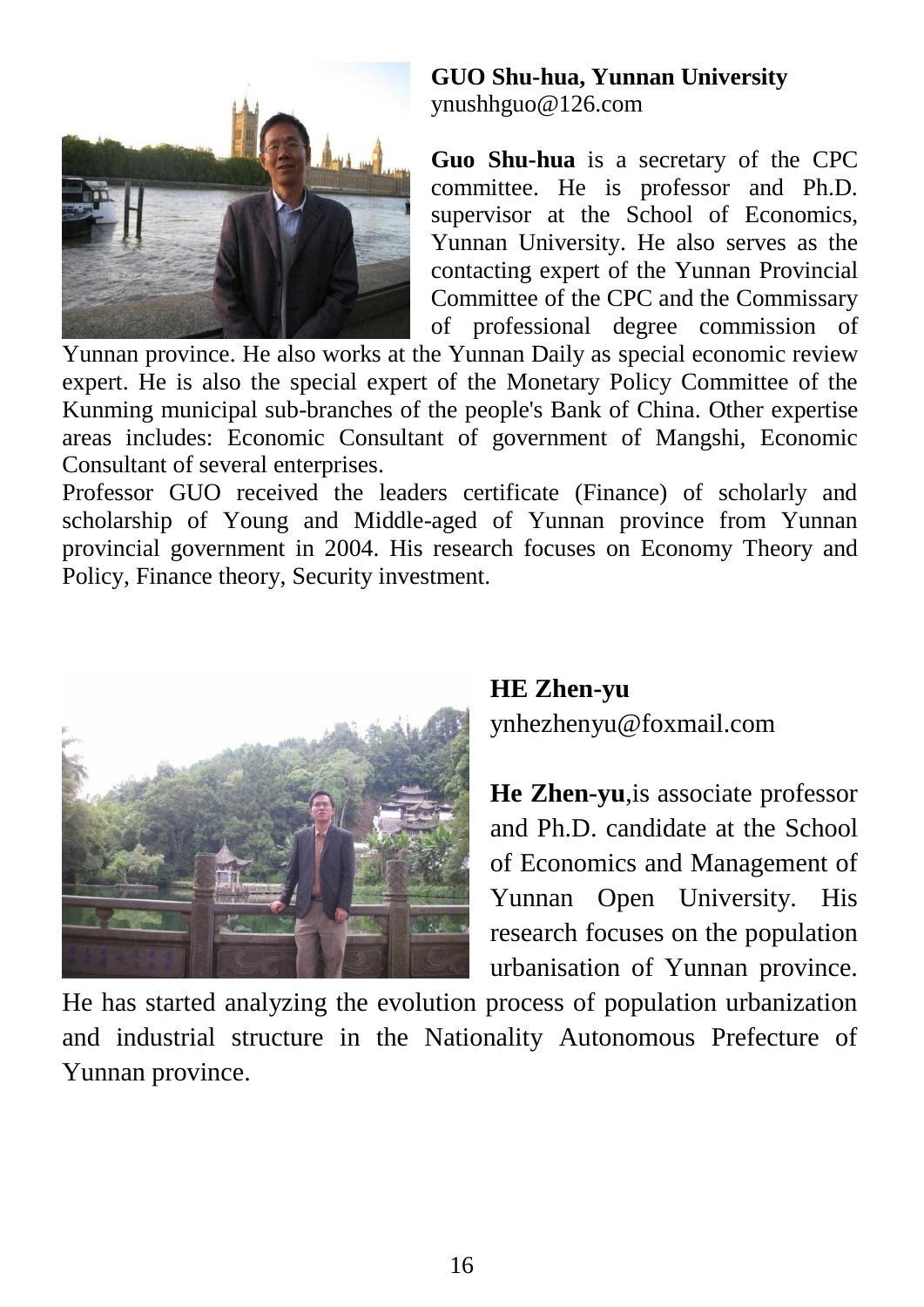#### **HUANG LI, HuaDa**

![](_page_17_Picture_1.jpeg)

hwangleigh@hotmail.com

**Dr.Huang Li** is an Associate Professor of Human Geography at East China Normal University. Her research focuses primarily on Urban Land Use Change and Spatial Studies, Metropolitan Governance.

Her best known work is that her published book named *Studies on the Models of Metropolitan Governance*  (*2*003) and recent major publications include *the Study* 

*of Housing Market Structure-From the View of Harmony Growth* (2011) and Study of Urban Development based on Growth Pole Theory (2009). She also compiled and translated many books.

She is the Principle Investigator of many externally funded research projects and accumulates a wealth of project experiences. Furthermore, she has also made outstanding achievements in teaching.

In 2009, Professor Huang was awarded the honor title of Shanghai Promising Young Teacher and also the Excellent Teacher in ECNU. She got The ECNU Best Teacher Award in 2012.

![](_page_17_Picture_8.jpeg)

#### **HUSSAIN, Athar Hussain, LSE**

a.hussain@lse.ac.uk

**Athar Hussain** is Director of the Asia Research Centre with the rank of a professor at the London

School of Economic. He has held visiting appointments at the Department of Economics, MIT and at the Fairbank Center for East Asian Research, Harvard University and Zhongshan University

(Guangzhou), Stockholm University (Sweden), Namur University (Belgium) and the International Monetary Fund. He has been engaged in research on various aspects of Chinese economy and society.

He is the author of numerous books and papers including "Chinese Economic Reforms from a Comparative Perspective", "Social Welfare in China in the Context of Three Transitions, "Urban Poverty in China", "Chinese Economic Reforms from a Comparative Perspective" and "Social Implication of China's Membership of WTO". The books authored or edited by him include "The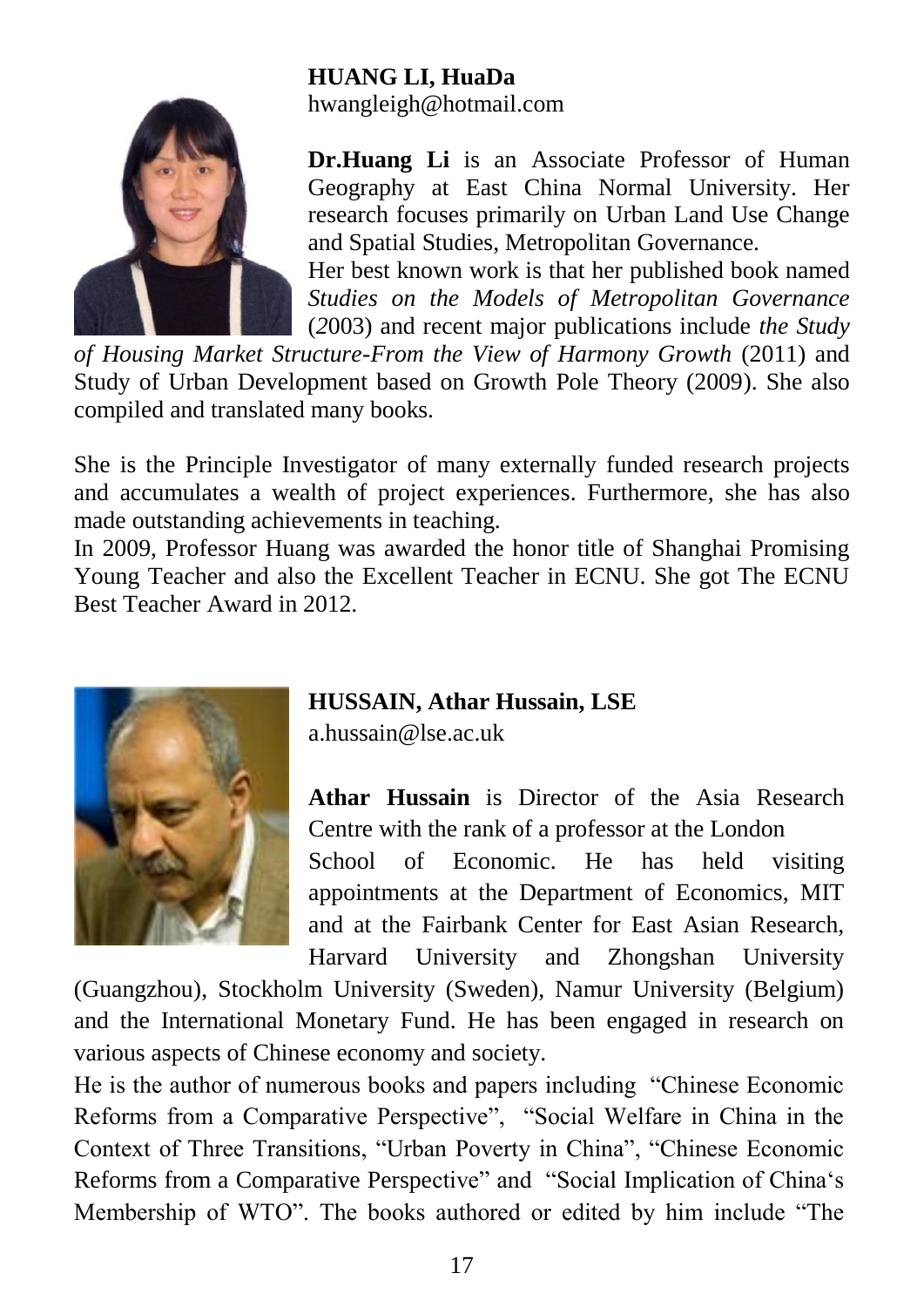Chinese Economic Reforms", "Transforming China's Economy" and "Political Economy of Hunger".

He has served as consultant on a wide range of economic and social policy issues to numerous international and national organisations, including the World Bank, UNDP, ILO, Asian Development Bank and the Department of International Development of the UK.

![](_page_18_Picture_2.jpeg)

**LI Shantong, DRC** shantong@drc.gov.cn

**Li Shantong** is a Senior Research Fellow and former Director General of the Department of Development Strategy and Regional Economy of Development Research Center (DRC) of the State Council (People's Republic of China).

She was a member of the National Committee of

CPPCC. She is also vice president of the Academic Committee of the China Development Research Foundation. She studied mathematics in Peking University, graduating in 1968 with a B.A., and in 1981 with an M.S.

. She joined the Development Research Center in the same year. She has since played a key role in several national key projects for China's economic development and joint development projects with the World Bank, UNDP, UNIDO, OECD and the ADB.

She became vice director of the Bureau of Development and Forecasting of DRC in 1990 and became Director of that Bureau in 1995. She was a council member of the International Input-Output Association 2001-2003.

![](_page_18_Picture_9.jpeg)

### **LIU Meng, YMCI**

Lium69@sina.com

Li Meng is president of Yunnan Metropolitan Construction Investment Group. He has also served as Chairman in Yunnan Metropolitan Real Estate Development Co.Ltd. Outside of work, he also continue to strengthen the theoretical and operational knowledge and learning, in addition to the daily political and operational learning, he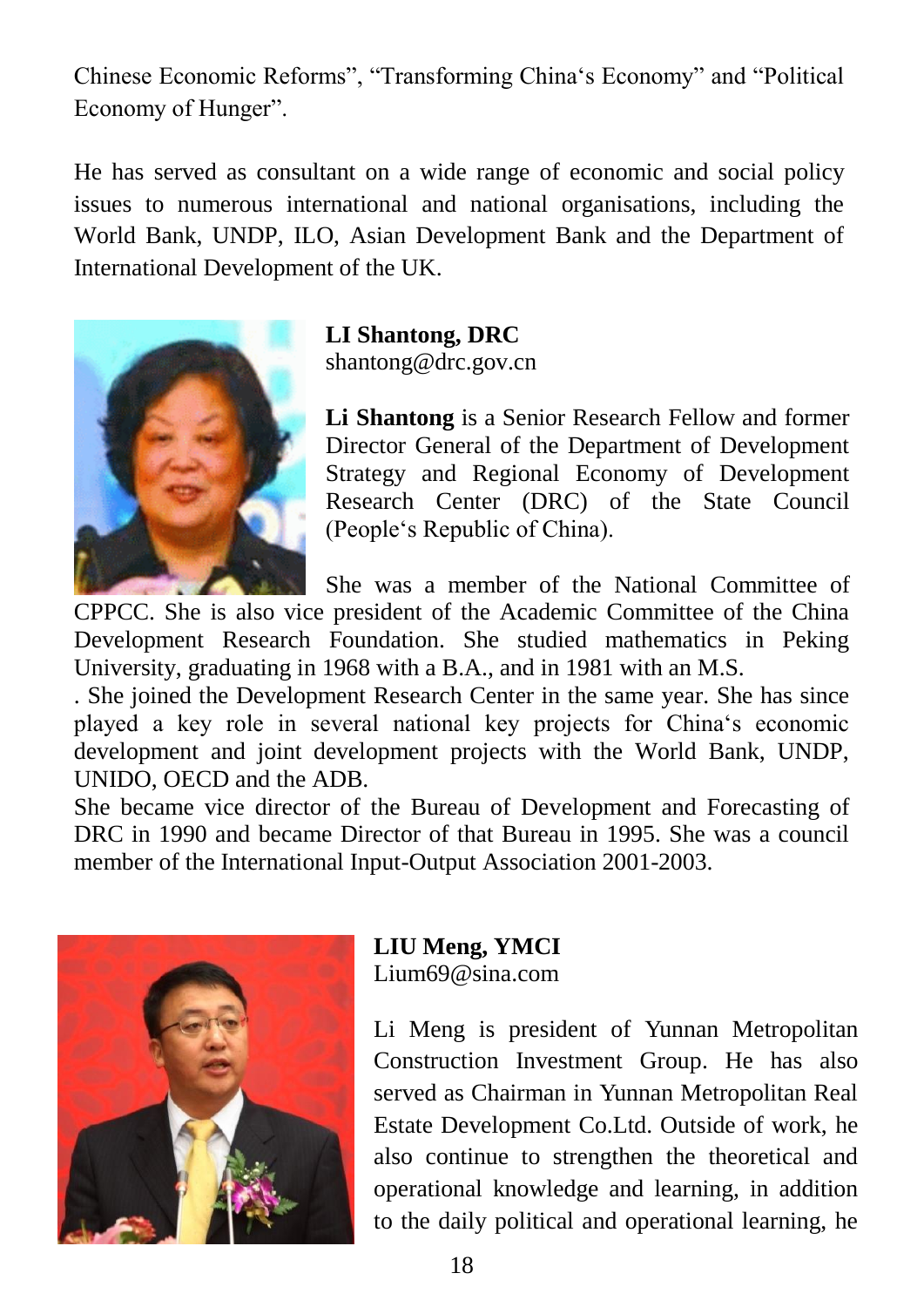also participated in the CEIBS EMBA and the Doctor of Business Administrationjob learning in City University of Hong Kong and Fudan University.

![](_page_19_Picture_1.jpeg)

**LIU Weidong, IGSNRR-CAS** liuwd@igsnrr.ac.cn

**Weidong Liu**, professor in economic geography at the IGSNRR-CAS. He is the assistant director of IGSNRR-CAS; Chair of the Commission on Economic Geography, the Geographical Society of China; advisory board member of *Progress in Human Geography* (UK);

editorial board member of *Eurasian Geography and Economics* (US), *Asian Geographer* (HK), *Bulletin of Geography* (Poland), and *Chinese Geographical Science* (China); full member of the IGU Commission on Local Development; Board member of Regional Studies Association (UK); Head of the Industrial Transformation Working Group, CNC-IHDP; leader of the China Regional Development Report group.

Research interest: urban and regional development in China; MNCs and FDI; ICTs.

Major relevant research: The Strategy of Town Development in China (2003-05) of the World Bank; China CDS2 (2002) of the World Bank; Development of Lagging Regions in China (2001) funded by the World Bank (in charge of urban development); China's Urbanization Policy (2000-01) funded by the World Bank; Strategy of Sustainable Development of Northeast China (2004) entrusted by the State Council of China; A Study for Making the 12th FYP of the Western Region in China (2009), entrusted by NDRC of China; Development Strategy of Gansu Province (2006-07) funded by the Asian Development Bank; Comparative Study on the Classification of Regions in China and the EU (2007- 08) of the EU-China Policy Dialogues Support Facility; Regional Development in China (2006-07) of OECD.

Recent publications and reports include:

-Gao Boyang, Liu Weidong & Dunford M., 2013, State Land Policy, Land Markets and the Geographies of Manufacturing: the Case of Beijing, China, *Land Use Policy* (accepted subject to minor revision);

-Wang Bei, Liu Weidong, Lu Dadao, and Zhang Jianbo, 2012, Spatial Disparity and Efficiency of Science and Technology Resources in China, *Chinese Geographical Sciences*, 22(6): 730-741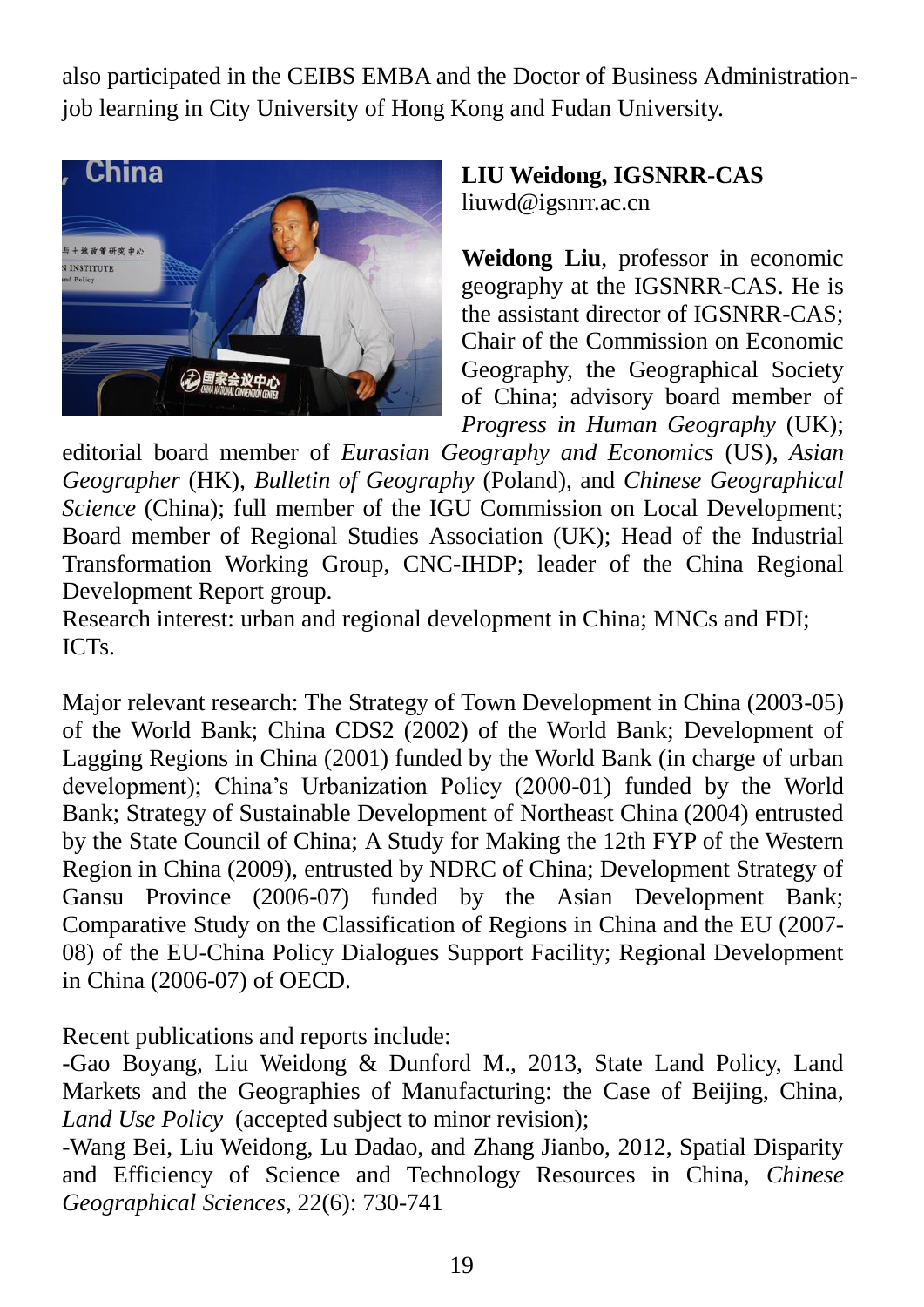![](_page_20_Picture_0.jpeg)

#### **LIU Xue, YNJST**  1165779058@qq.com

**Liu Xue** is General Planner of Yunnan Provincial Department of Housing and Urban-Rural Development. He is National Registered Planner and Senior Planner. He is council member of Chinese Association of City Planning, committee member of Historical and Cultural City Planning Society of China.

He also serves as the Associate Director of Alumni Association of Tongji University. He is professor at Civil

Engineering and Architecture Institute of Kunming Science and Technology University and visiting professor at International Business Institute of Yunnan Finance and Economics University.

He was director of Kunming Urban Planning Bureau, director of Kunming City Planning and Design Institute, and standing associate Director of Kunming Chenggong New Town Management Committee. He has presided over many major research projects. He has received awards many times respectively from National Department of Housing and Urban-Rural Development, National Ministry of Science and Technology, The State Ministry of housing and Urban-Rural Development, Yunnan Provincial Government, and Kunming Municipal Government.

![](_page_20_Picture_6.jpeg)

#### **MA Zhong, RenDa**

mazhong@public.bta.net.cn

**Ma Zhong** is Dean and Professor at the School of Environment and Natural Resources, Renmin University of China, specializes in the economic aspects of environmental issues and teaches environment economics and policies at Renmin University.

He is the leading scholar in China in researching and

implementing environmental economics and market based instruments of environmental management.

Ma Zhong has been working extensively with the governments and international funding agencies on a variety of projects in China. He also serves as the director to Beijing Environment and Development Institute (BEDI) and a senior advisor to the China Ministry of Environmental Protection.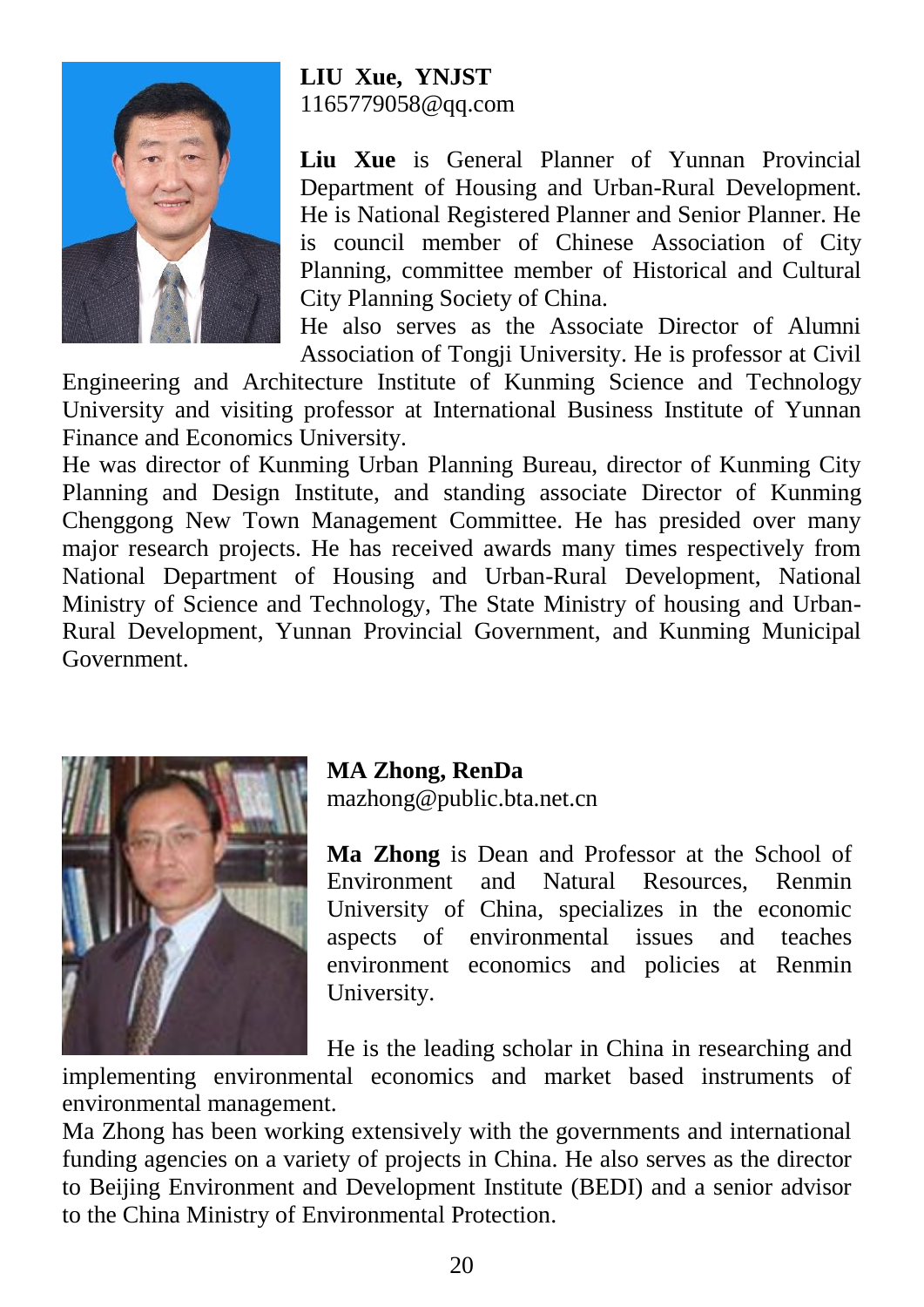#### **MENG Jianjun, Tsinghua**

![](_page_21_Picture_1.jpeg)

lizezhonghe@gmail.com

#### **Member of the Stakeholder Committee**

Meng Jianjun is a Research Fellow at the Center for Industrial Development and Environmental Governance in the School of Public Policy and Management, Tsinghua University (Beijing, China), and a Research Fellow,

Research Institute of Economy, Trade and Industry (Tokyo, METI of Japan). Since 2011.12 until the present, he is also a Research Fellow, CNRS-EHESS, Paris, France).

He is a specialist for Development Economics, Institute Economics, and Chinese Economy, Sino-Japan Economy and East Asia Economy Research. Recently, his research focuses on industrial and regional development in China and Japan, the China urbanization process, the Sino-Japan environmental network.

![](_page_21_Picture_7.jpeg)

**NI Pengfei, CASS** nipf@cass.org.cn

**Professor Ni Pengfei** is Director of Center for city and competitiveness at the Chinese Academy of Social Sciences.

He is also a visiting professor in Chinese University of HongKong, Huazhong University of Science and Technology (School of Public Administration), Beijing Normal University

(School of Economics and Resource Management), Korea Advanced Institute of Science and Technology, and Southeast University (School of Economics & Management).

He serves as vice secretary in several organisations, including The Center for the Humanities and Social Sciences Studies by Young Scholars at Chinese Academy of Social Sciences, Chinese Society for Urban Studies, China Society of Urban Economy, and Chinese Urban Development Academy. Also, he is the Economic Consultant for the city governments of Guangzhou, Chengdu, Xian and Dongguan.

He had been employed as an expert on small and medium enterprises at the United Nations Development Programme; his work Chinese Urban Competitiveness Report was awarded the 11th Sun Yefang Economic Science prize. He has written more than ten books and many of his essays are published in national and international journals, such as *Chinese Social Sciences* (Chinese), *Urban Study* (English).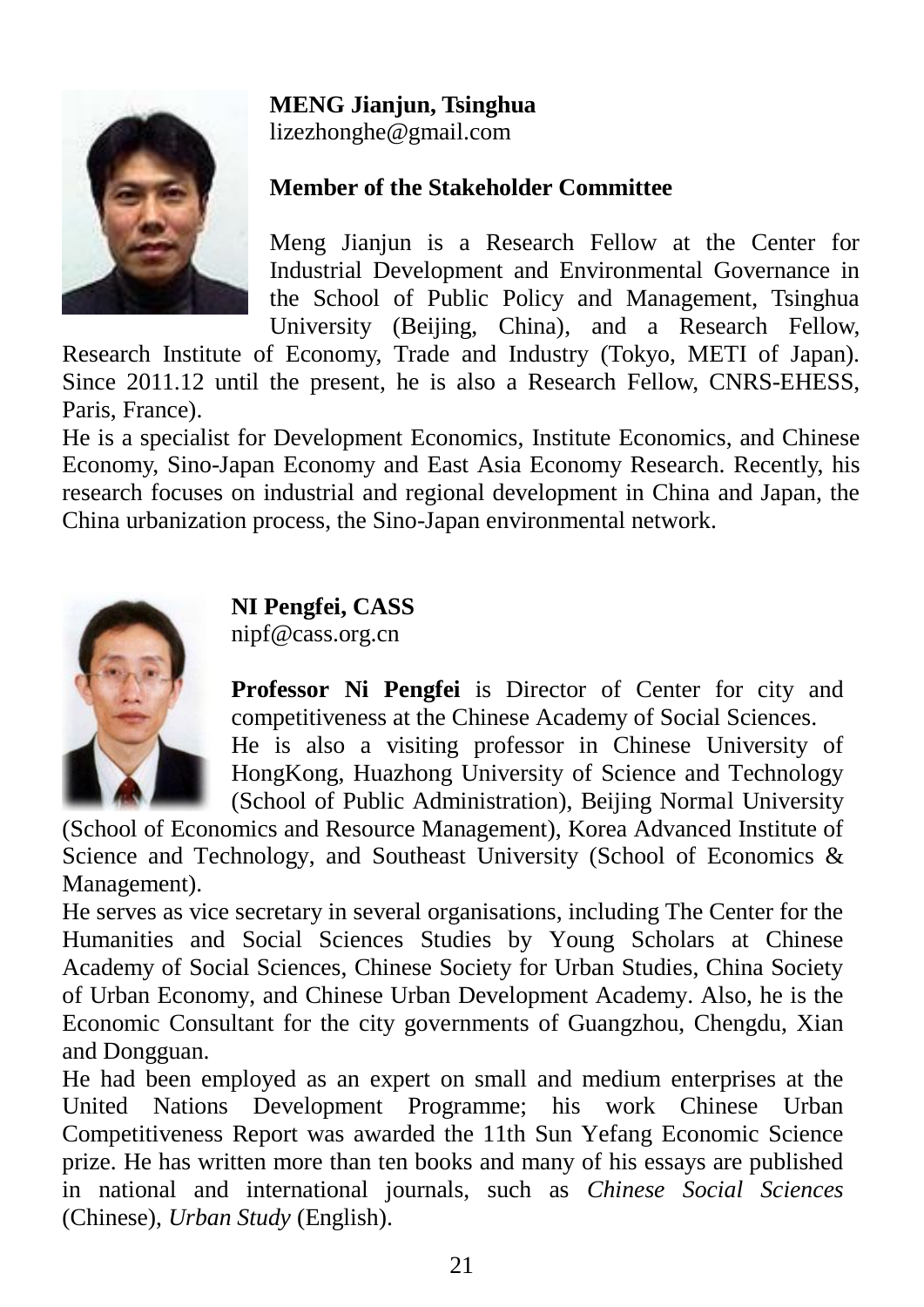![](_page_22_Picture_0.jpeg)

**RICCI, Andrea, ISIS** aricci@isis-it.com

**Andrea Ricci** received his engineering degree from Ecole Centrale (Paris, France) in 1977. He is Vice President of ISIS - Institute of Studies for the Integration of Systems, an independent research and consultancy partnership based in Rome, Italy, which he joined in 1982 after 5

years with the French think tank GAPSET, where he worked as analyst in the field of corporate and public innovation strategies. Over his years with ISIS, Andrea has led major EU research efforts and forward looking studies in the fields of Sustainability Policy analysis and impact assessment, technology assessment and scenario building. Andrea is currently leading the ISIS team in URBACHINA (FP7 – SSH) a joint EU-China research project on the trends and challenges of urbanization. He previously served as advisor to the Chinese Ministry of Railways (World Bank assignment) and to Chinese provincial administrations (European Commission assignment) for the development and application of Strategic Environmental Assessment methodologies and practice. Andrea has coordinated many EU RTD projects in the fields of energy, transport, environment, technology assessment, and has repeatedly served as advisor and evaluator (both ex ante and ex post) of research projects and studies for the European Commission, also contributing to the ex post evaluation of several EU RTD Programmes (International Cooperation, Environment, Bioeconomy). He recently served as the overall Rapporteur of the EC Working Group "Global Europe 2030 – 2050", devising and building worldwide scenarios at 2050.

![](_page_22_Picture_4.jpeg)

#### **SHI, Benzhi, Yunnan University**

[bzhshi@ynu.edu.cn](mailto:bzhshi@ynu.edu.cn)

**Benzhi Shi** is a professor and dean of the School of Economics, Yunnan University. He is a member of Yunnan Province Government Finance and Economic Development Consultation Committee. Professor Shi is one of the major academic leaders of Economic Doctoral Program and Discipline in Yunnan

University, and academic leader of Provincial Key Discipline on International Economics and Trade in Yunnan University. In 1999, he was selected as the reserve talent of young academic leaders in Yunnan province, and in 2005, he gained the title of academic leader of Yunnan province. He is also a member of Kunming Municipal Government Consultation Committee.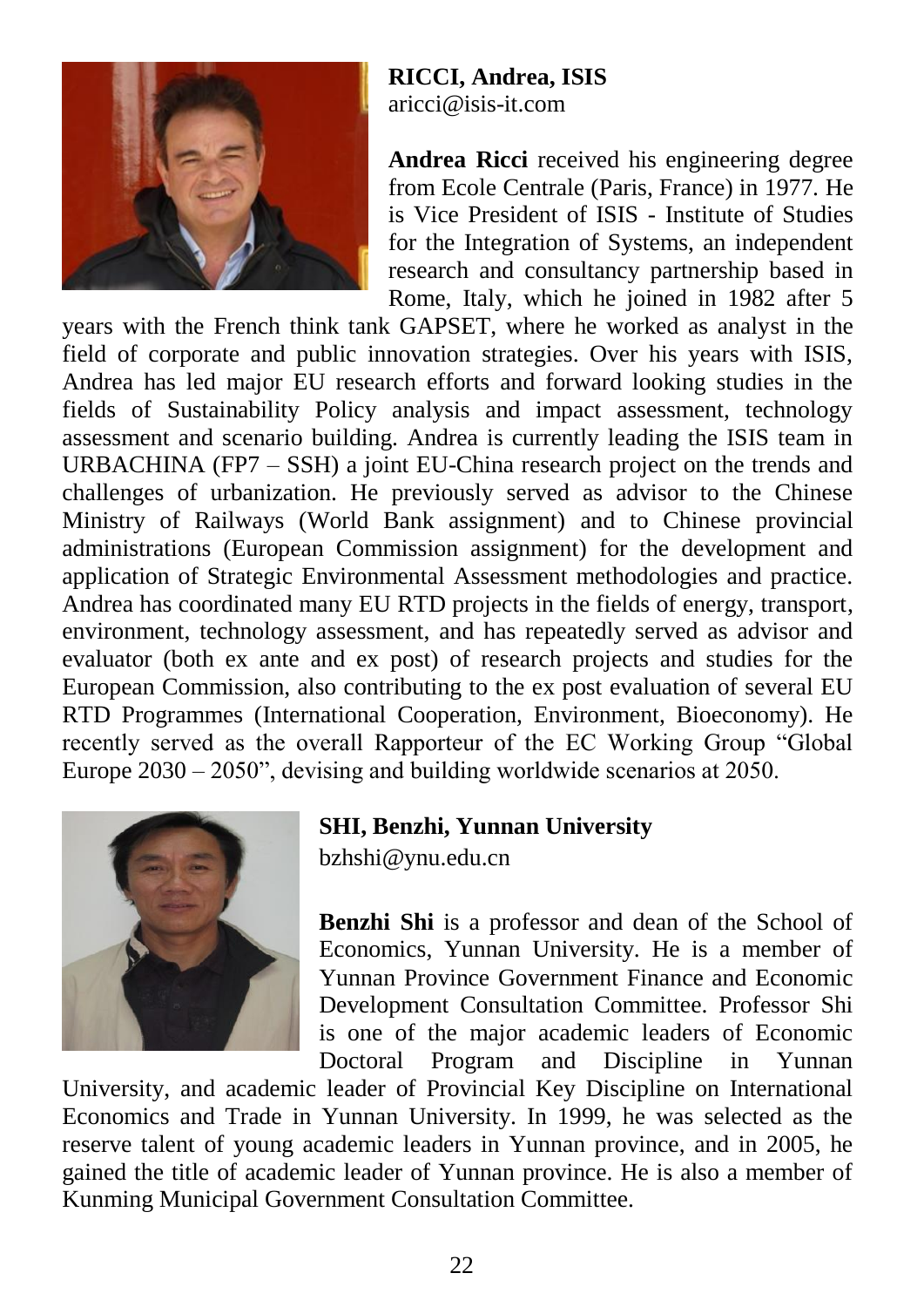![](_page_23_Picture_0.jpeg)

# **XIAO, Ying, Yunnan University**

[xiaoy1001@sina.com](mailto:xiaoy1001@sina.com)

**Xiao Ying** is a professor and director of Center for Rural Development Studies, School of Economics, Yunnan University. She received a PhD on Ethnic History in 1996. Her present research fields include regional economic and social development, rural poverty and anti-poverty, and rural resource and

capital. She was invited to teach in Ramkamhaeng University as Visiting Professor, and to study in Northern Central Regional Center for Rural Development US as Visiting Scholar. She worked as consultant for Asian Development Bank and China Reform Forum, and was selected as the evaluation expert of Yunnan Provincial Fund of Philosophy and Social Science. In past 15 years, she published six books on her researches

![](_page_23_Picture_5.jpeg)

**YUAN, Zhigang, Fudan University** zgyuan@fudan.edu.cn

#### **Member of the Stakeholder Committee**

**Zhigang Yuan** is a professor and dean of the School of Economics, Fudan University. He also serves as the Vice President of Shanghai Economist Society, the Director of Employment and Social Protection Research Center, the Director of Theoretical

Economics Postdoctoral Fellowships Program in Fudan University, and the Visiting Professor in Durham University School of Business.

Zhigang Yuan is a member of the Chinese Discipline Appraisal Group of the State Council Academic Degrees Committee, Chinese Ministry of Education Tertiary Education Adviser Committee, Shanghai Municipal Government Adviser Committee and Consultant of Fujian Provincial People's Government. Professor Yuan received the "Yangtze River Scholars" award and was titled as National Outstanding Teacher ("Distinguished Teacher" award) from Chinese Ministry of Education. Furthermore, Professor Yuan served as adviser for Chinese Ministry of Labor and Social Security Adviser Committee and Director of Shanghai Forum from 2005 to 2011. Professor Yuan received the "Yangtze River Scholars" award and was titled as National Outstanding Teacher ("Distinguished Teacher" award) from Chinese Ministry of Education.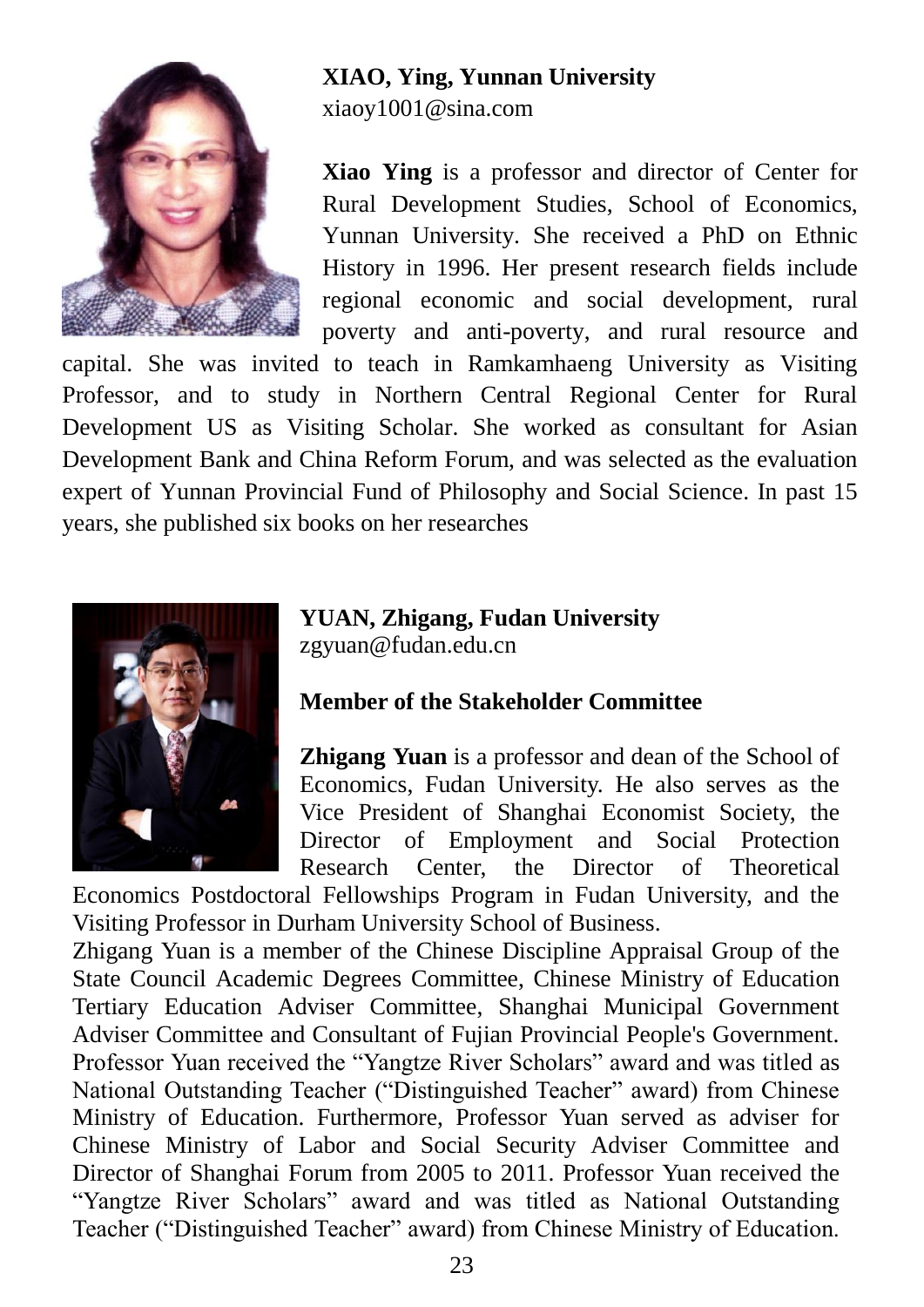Furthermore, Professor Yuan served as adviser for Chinese Ministry of Labor and Social Security Adviser Committee and Director of Shanghai Forum from 2005 to 2011. Professor Yuan has published many articles in many wellreputed journals on a wide variety of economic issues and he is the author of 18 scholarly books and 12 textbooks. He is particularly well known for the theory of Non-Walrasian equilibrium, employment, social security, consumption, financial system reform in China. He was in charge of nearly twenty research projects. His current research projects include Balancing Urban and Rural Employment Development funded by Chinese Ministry of Education Social Science Funds as a research project of Philosophy and social sciences major issue, The Cause Analysis and Countermeasure Research for Slow Growth in Household Consumption funded by National Social Science Funds, Chinese-style growth in the past and future: the road to resource reallocation funded by the Project 985 program for social science research overall advancement.

Prof. Yuan teaches introductory, intermediate and advanced macroeconomics for undergraduate students, master's students, and Ph.D. students, respectively. He also teaches managerial economics for EMBA students. He has been to France, Holland, Russia, Belgium, Bulgaria, Singapore, Japan, and Korea for speeches and lectures.

![](_page_24_Picture_2.jpeg)

#### **YVETOT, Bernard, France Telecom**

bernard.yvetot@orange.com

Member of the Stakeholder Committee

Bernard Yvetot, currently vice-president international strategy Orange Group Strategy & development division; has held previously several positions in the French Ministry of

Economy and Finance in Paris and abroad.

He started his career in Beijing where he was deputy trade commissioner at the French Embassy; later at the end of the 80's he was appointed trade commissioner in Tokyo Japan. He held different positions in the Ministry of Foreign Trade in Paris on international trade issues. He has been involved between 1992 and 2006 in the investment promotion of France for the MOF, playing a key role in the creation of the Invest in France Agency in 2001 where he was Executive vice-president till 2006.

He then worked for the National Agency for Industrial Innovation and for the National Audit Office before joining France Telecom in July 2008. He is married and has two children.